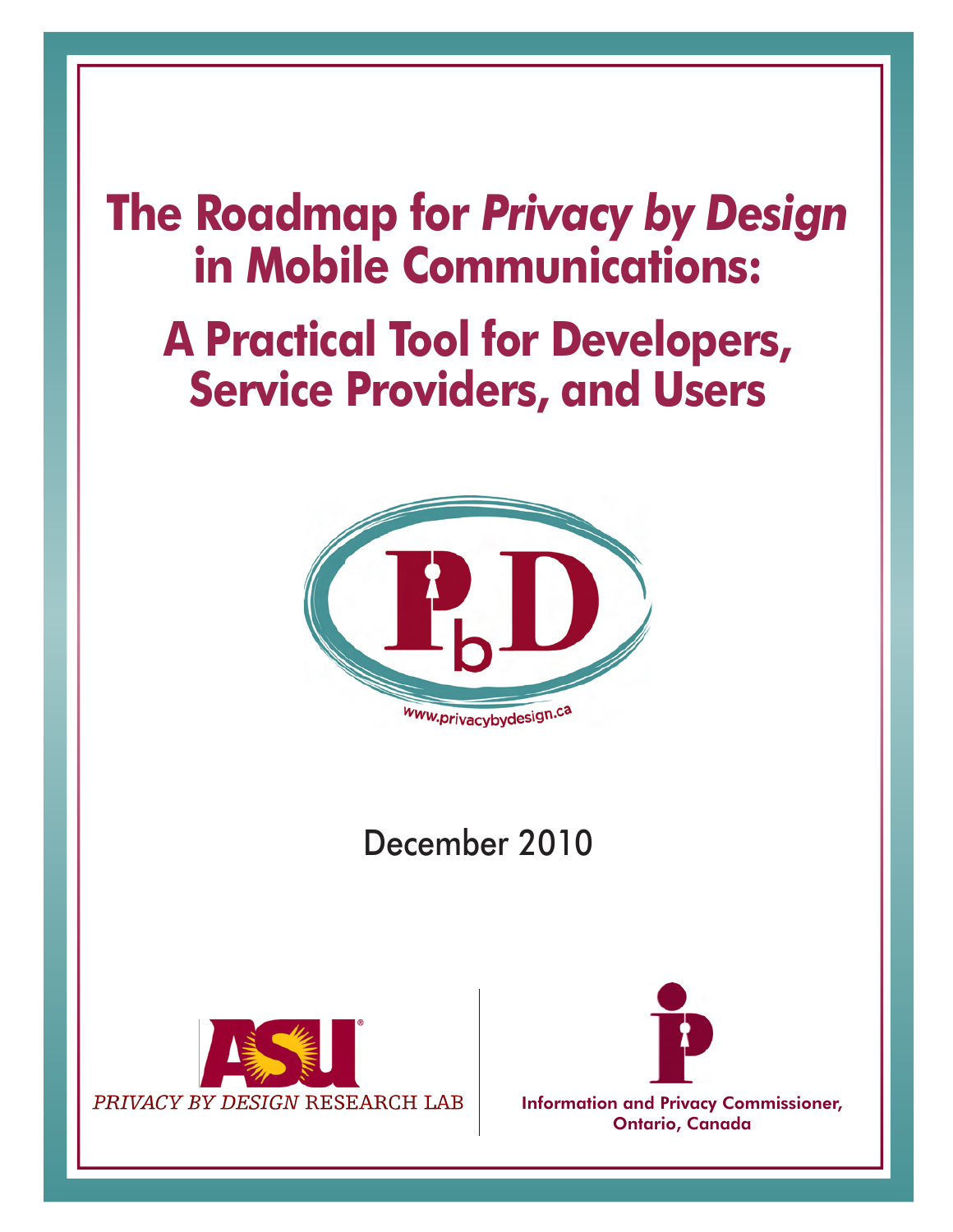## **Acknowledgements**

The authors, Drs. Ann Cavoukian and Marilyn Prosch, wish to acknowledge Vance Lockton and Michelle Chibba, Policy Department Staff, and Ken Anderson, Assistant Commissioner (Privacy), at the Office of the Information and Privacy Commissioner, Ontario, Canada, for their input on this paper.

The authors further recognize the members of the expert industry panel convened for the Arizona State University (ASU) *Privacy by Design* Lab's study on mobile technologies, and their contributions to that project. This panel consisted of Frank Dawson (Nokia), William H. Demaine (Mayo Clinic), Marissa Hambleton (MH2 LLC), Janet Price (MCC), Walt Tamminen (Nokia), Mark Williams (SRP), and American Institute of CPAs (AICPA) task force members Ken Askelson, Sagi Leizerov (Ernst & Young), Doron Rotman (KPMG) and Don Sheehy (Deloitte).

The authors also acknowledge The Privacy Projects, which provided funding for the initial research project at the ASU *Privacy by Design* Lab. The Privacy Projects is an independent, non-profit corporation established in 2008, and dedicated to investigating and recommending enhancements to current privacy policies, practices and technologies through research, collaboration and education.<sup>1</sup> In particular, the authors would like to acknowledge the leadership of Richard Purcell and Joseph Alhadeff.

1 See http://theprivacyprojects.org/



2 Bloor Street East Suite 1400 Toronto, Ontario M4W 1A8 Canada

416-326-3333 1-800-387-0073 Fax: 416-325-9195 TTY (Teletypewriter): 416-325-7539 Website: www.ipc.on.ca Privacy by Design: www.privacybydesign.ca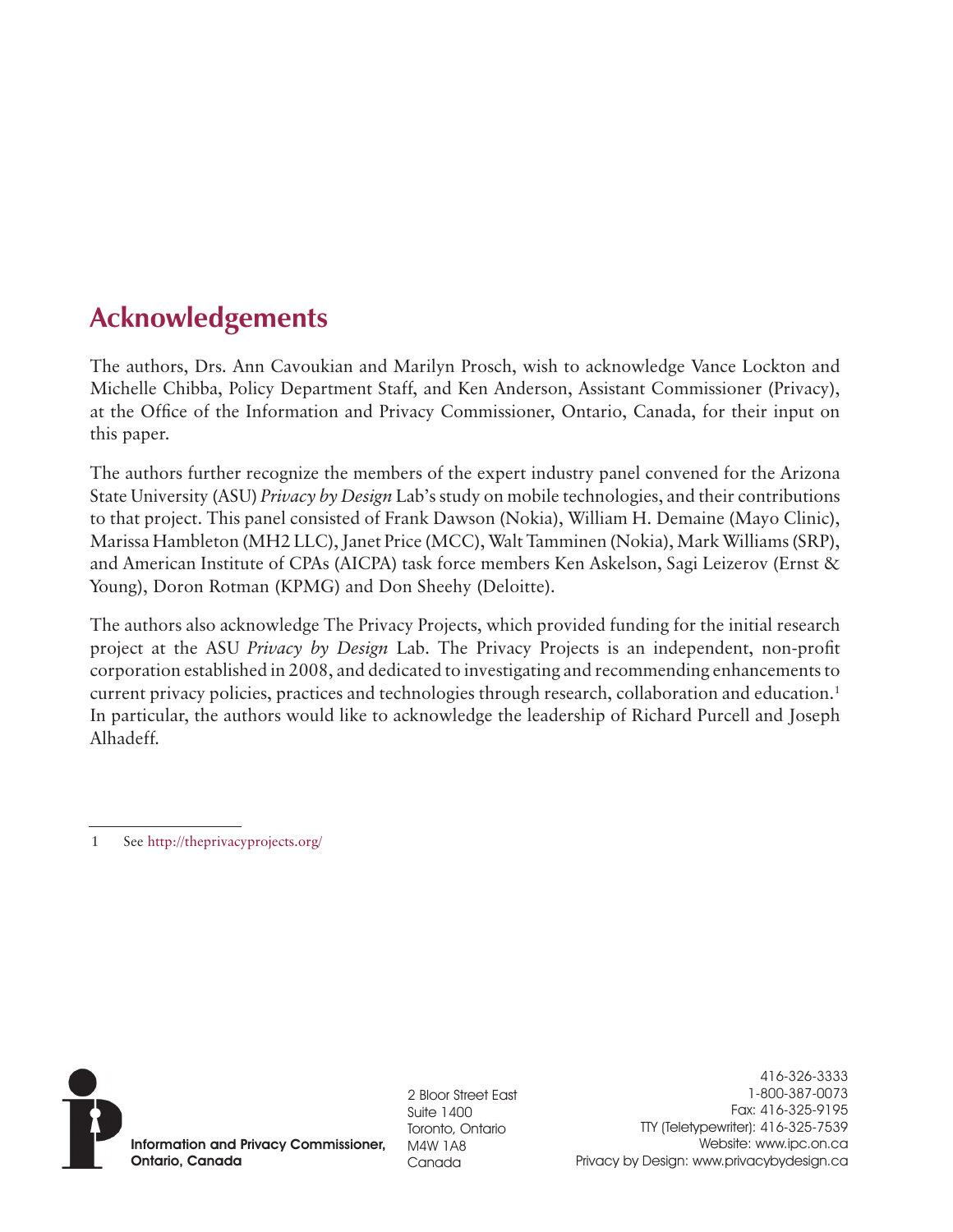

### Table of Contents

| 1              |                                                                                      |  |
|----------------|--------------------------------------------------------------------------------------|--|
| $\overline{2}$ | The Widespread Adoption of Mobile Communications Technology 3                        |  |
|                |                                                                                      |  |
| 3              | A Roadmap for <i>Privacy by Design</i> in the Mobile                                 |  |
|                |                                                                                      |  |
|                | Table 2 – Roadmap for <i>PbD</i> in the Mobile Communications Industry: A Snapshot 8 |  |
|                |                                                                                      |  |
|                | 3.1.1 Expert Panel Sample Solutions for Device Manufacturers - Device Operation11    |  |
|                | 3.1.2 Expert Panel Sample Solutions for Device Manufacturers - Engaging Users 12     |  |
|                |                                                                                      |  |
|                |                                                                                      |  |
|                |                                                                                      |  |
|                |                                                                                      |  |
|                |                                                                                      |  |
| 4              |                                                                                      |  |
|                |                                                                                      |  |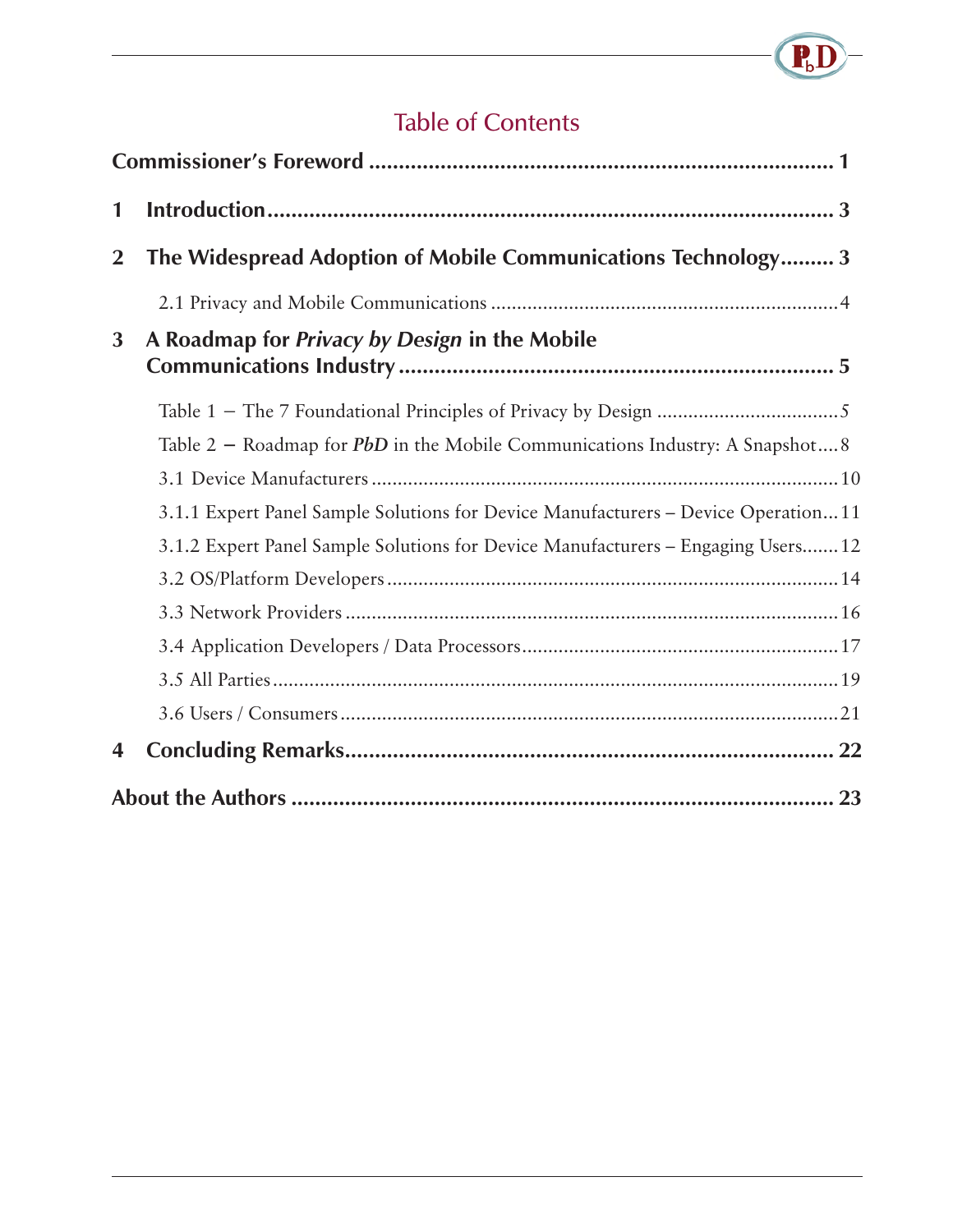

## **Commissioner's Foreword**

In the decade and a half since my Office first developed the concept of *Privacy by Design* (*PbD*), we have watched it grow from an idea that was often dismissed as being 'impossible' to being refined into a conceptual framework that has now reached global acceptance. This can be seen in two key moments that have recently occurred. First, in late-October 2010, an International Resolution was unanimously passed at the International Data Protection and Privacy Commissioners' Conference recognizing *PbD* as, "an essential component of fundamental privacy protection." Second, in December 2010, the U.S. Federal Trade Commission made adopting the *PbD* approach the first component of their framework for addressing the commercial use of consumer data.<sup>2</sup> The power of the 'design it in' approach to privacy is truly without borders. Now, as this concept spreads, the only questions that remain are along the lines of, "We believe in *PbD* … but how do we do it?"

This operationalization is the next challenge for *PbD*. Thus, when a chance was presented to create a Roadmap for *Privacy by Design* in the mobile communications industry, I gladly undertook the task. This opportunity arose from a study at Arizona State University (ASU). The study, run under the auspices of ASU's newly launched *Privacy by Design* Research Lab, looked to capture the insights and expertise of a panel of industry insiders, who each had on-the-ground, real world experience with embedding privacy into their organizations and industry. Convened by head researchers Drs. Marilyn Prosch and Julie Smith David, the expert panel consisted of top executives from a number of facets of the mobile communications industry, representing device manufacturers, service providers, and major technology consulting firms.<sup>3</sup> I was happy that the authors of this study asked the experts to stretch their ideas in considering what was achievable. Too often, we are constrained by the present in considering the very possible future. While a number of the solutions presented will take work and time to implement, I believe that none are beyond our reach, and that they provide useful and implementable guidance on the future direction of *PbD* in the mobile space.

The Roadmap for *Privacy by Design* in the mobile communications industry presented in this document expands on this initial ASU research, and reflects the high-quality, innovative contributions of the industry leaders comprising the expert panel, who have shown their commitment to ensuring the ongoing protection of, and respect for the privacy of the individuals to whom they provide an important service. We were able to identify solutions for which the panel had come to a clear consensus, both with regard to relevance to a given problem and operationalization characteristics, and use these solutions as the key elements of our Roadmap. In creating this guidance document, we are striving to demonstrate that *Privacy by Design* is not an ivory tower concept or theoretical distraction; it is, instead, an on-the-ground reality based on *practical* tools and solutions. As previously discussed by my office, though, *Privacy by Design* is a holistic concept that should be applied throughout an organization, end-to-end, including its information technology, business practices, processes, physical design and networked infrastructure. Thus, while many of the solutions presented herein focus on technology, this document should be used as a step towards a holistic *PbD* process in the mobile industry.

<sup>2</sup> Federal Trade Commission (Dec. 2010). Protecting Consumer Privacy in an Era of Rapid Change – A Proposed Framework for Businesses and Policymakers. Available at: http://www.ftc.gov/os/2010/12/101201privacyreport.pdf

<sup>3</sup> A full description of the methodology and results of this panel will be presented by the ASU researchers at the IAPP Global Privacy Summit in March 2011.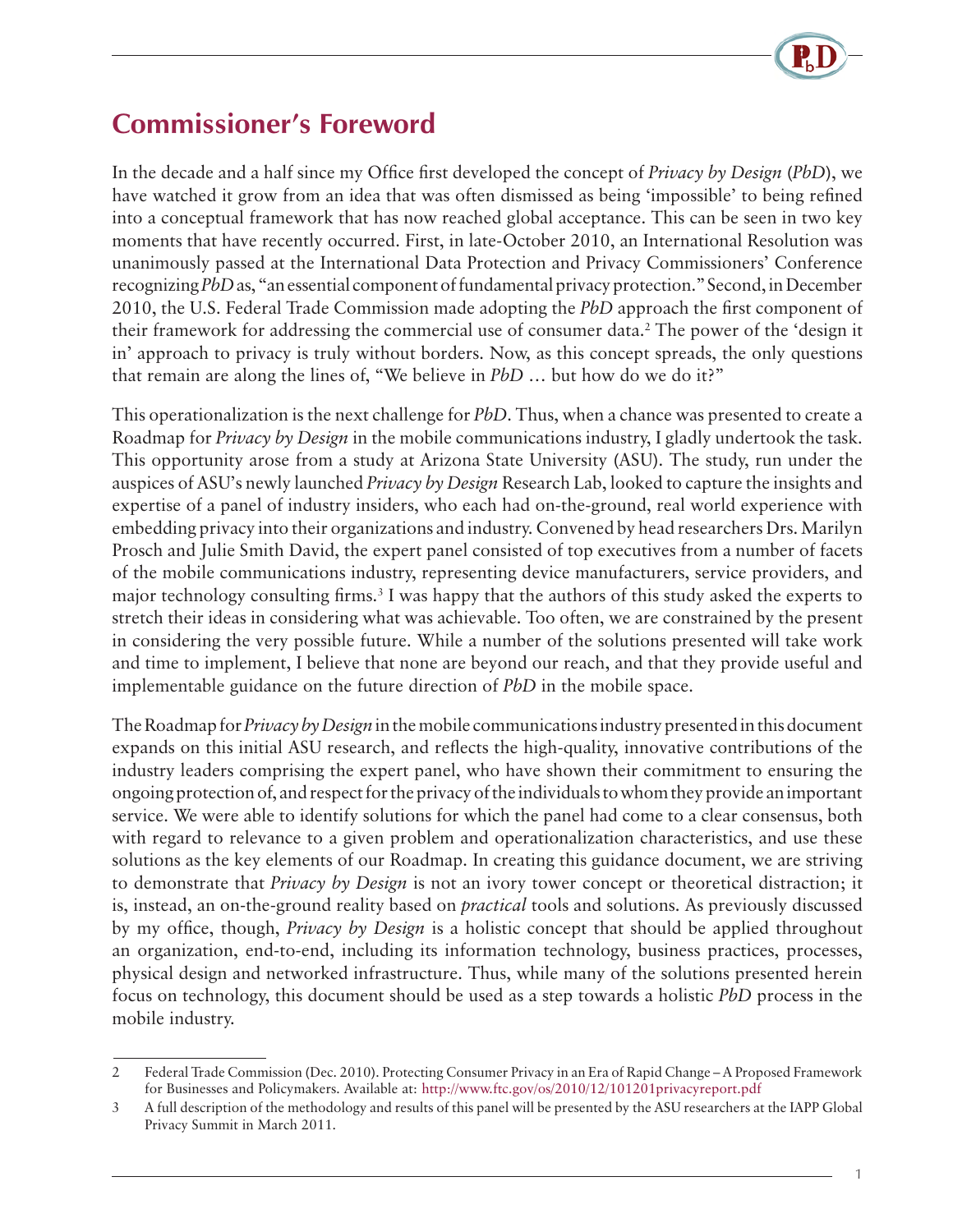

Over time, it has become increasingly clear to me that in order to fully realize the privacy protections required for mobile devices and communications, practical tools are needed to help inform each of the players in that industry how to embed privacy into their practices according to their role. Some initial work is being done in this area – the International Working Group on Data Protection in Telecommunications will, for instance, soon be releasing its recommendations to suppliers and users of mobile devices in its document, "Mobile Processing of Personal Data and Security." To these efforts we now add this Roadmap – the result of an innovative, highly collaborative effort of a number of excellent minds. I would like to acknowledge all of the individuals and organizations who have added their considerable expertise to this project, and in particular, I must thank Richard Purcell, President and Executive Director, and Joseph Alhadeff, Chairman, of The Privacy Projects, without whose funding the ASU study could not have been undertaken.

**Ann Cavoukian, Ph.D.**

Information and Privacy Commissioner Ontario, Canada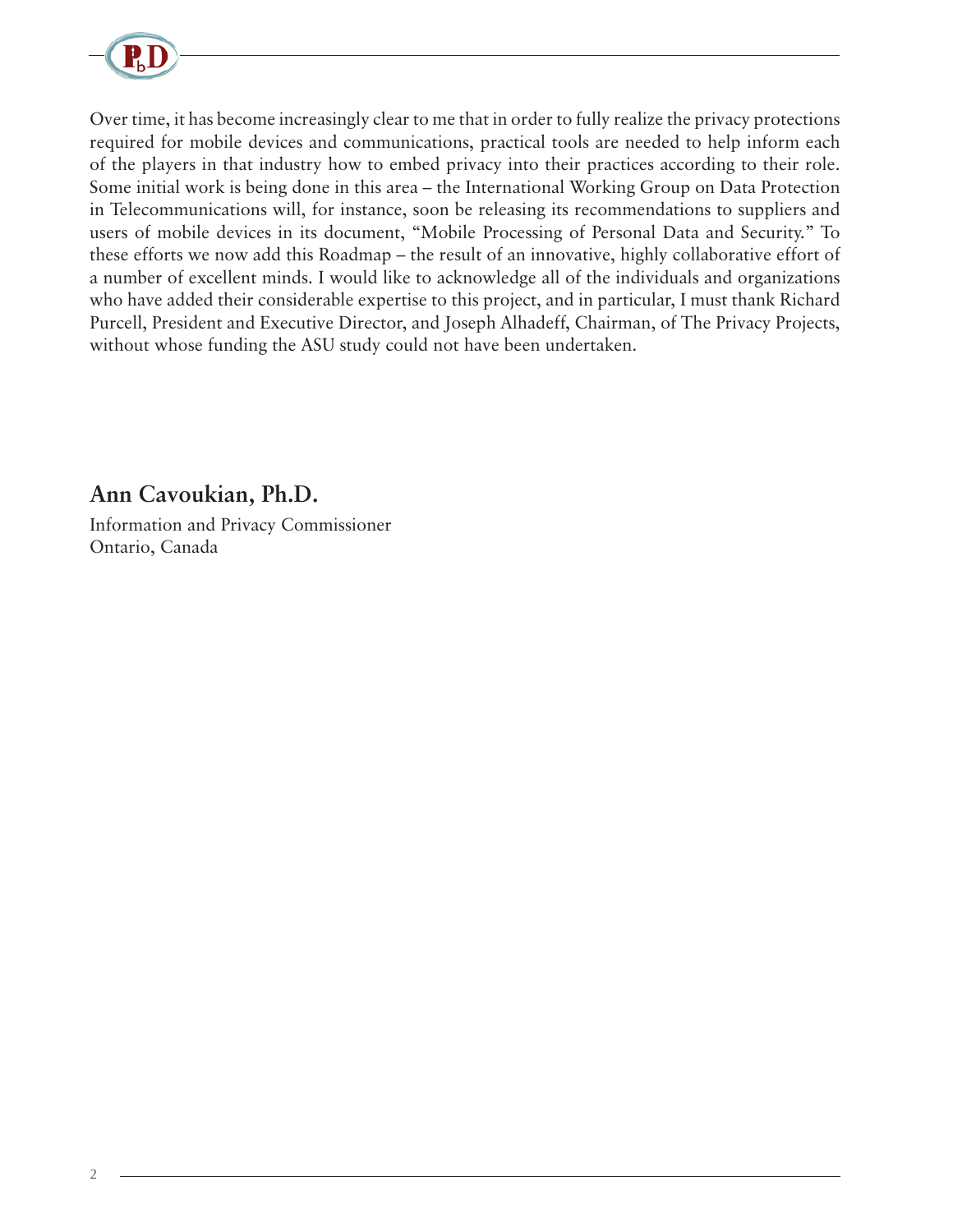

# **1 Introduction**

*Privacy by Design* is a concept that is virally spreading around the globe. The powerful concept of engineering privacy directly into the design of new technologies, business practices and networked infrastructure, in order to achieve the doubly-enabled pairing of functionality and privacy, has gained significant adoption by governments, researchers and industry, in any number of sectors. Now that the *PbD* paradigm has achieved this high level of acceptance, the next major question to be addressed is – how can *PbD* best be operationalized?

In the first half of 2010, Arizona State University's *Privacy by Design* Research Lab set out to develop a set of practical tools to answer this question, by focusing on a particular case study: the mobile communications industry. To achieve this, the researchers convened an expert panel of top executives in the leading organizations in this industry, with the goal of identifying and rating the privacy and security challenges in their growing field – as well as proposing potential solutions – based on their real world, on-the-ground experiences. Participants based their discussions around the 7 Foundational Principles of *Privacy by Design*, 4 and eventually reached a consensus on 15 challenges (ranked 'medium' to 'critical'), and 70 associated potential solutions.

In this guidance document, we focus on the solutions presented by the panellists – in particular, the parties to which responsibility for the implementation of each were assigned. Distinct trends were noted in the types of solution associated with each party, and it became clear that the panellists' responses could be collected into a practical tool for developers, service providers and users – a Roadmap for *Privacy by Design*.

Here, we begin by describing the necessity for such a tool in the mobile industry, and then detail the Roadmap, which begins with the Device Manufacturer, travels through the OS/Platform Developer, Service Provider, and Application Developer, and ends with the responsibilities assigned to Users themselves.

# **2 The Widespread Adoption of Mobile Communications Technology**

Addressing the privacy and security of mobile communications has become critical, as these devices have reached penetration levels unlike any other major communications technology (see Figure 1). By the International Telecommunication Union's estimates, there are approximately five billion cell phone subscriptions globally.<sup>5</sup> In North America, it is estimated that there are 94 cell phone subscriptions for every 100 individuals, while in Europe, there are 120 subscriptions per 100 people. Access to mobile networks is available to 90% of the world's population, including 80% of the rural population. Usage rates are also staggering – for instance, over 6.1 trillion SMS messages (i.e. 'texts') are sent annually, or approximately 200,000 per second.

<sup>4</sup> Available at: http://www.ipc.on.ca/images/Resources/7foundationalprinciples.pdf

<sup>5</sup> All estimates and usage statistics in this section are from: International Telecommunications Union (ITU), "The World in 2010." http://www.itu.int/ITU-D/ict/material/FactsFigures2010.pdf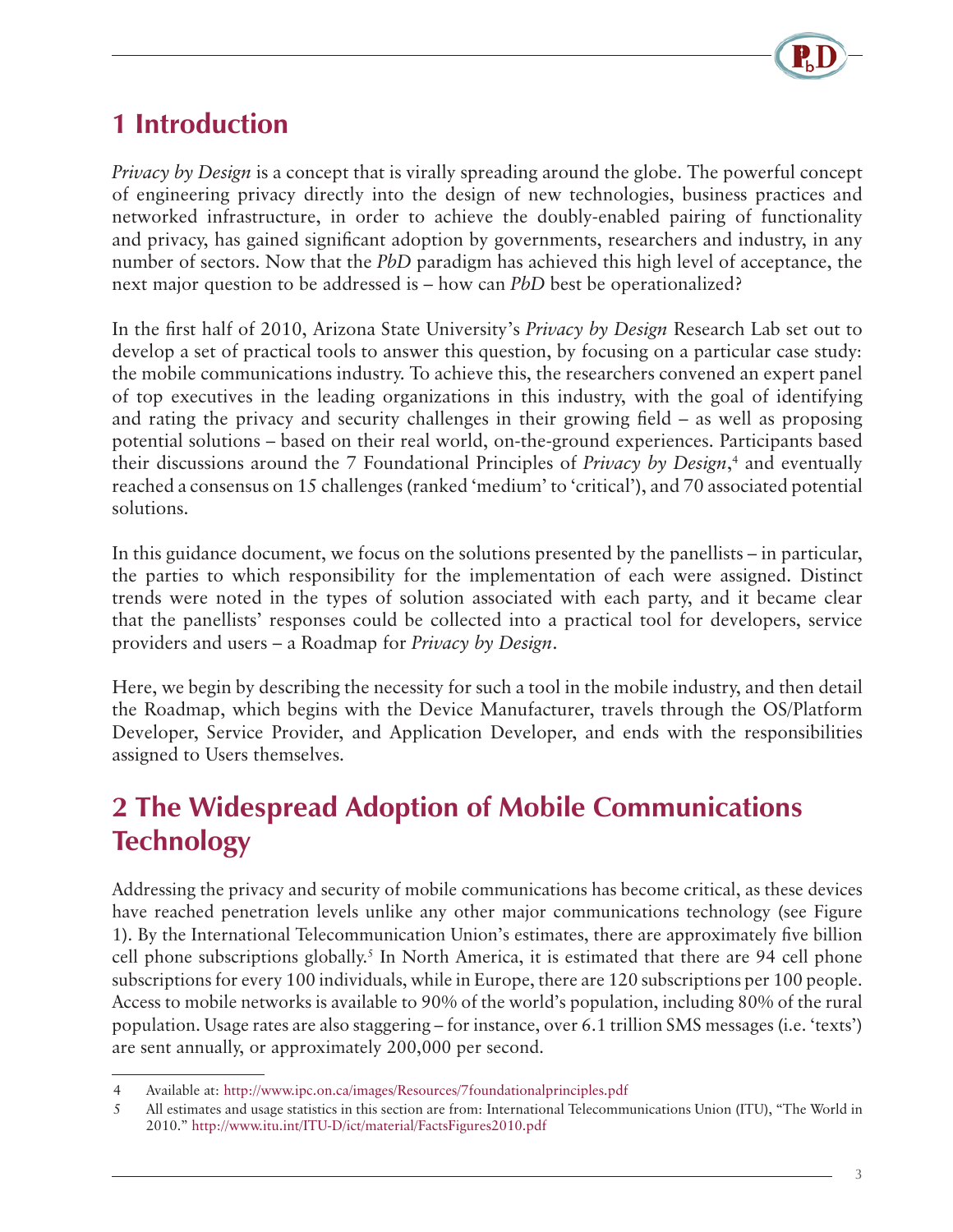

#### Global ICT development, 2000-2010

**Figure 1: Global ICT Development (Source: International Telecommunications Union, "The World in 2010")**

In addition to this spread, mobile devices are becoming more advanced, as they are increasingly engineered to be capable of performing most of the same types of actions as laptop or desktop computers (with the primary exception of applications that require very high processing power). Internet access, email, data storage and processing, and the use of first or third party applications, are now commonplace on any number of mobile devices. On top of the benefits for any time communication and connection, these advances are making information truly mobile – wherever they are, users can quickly find, or be provided with, information related to their immediate interest, location or problem, and can keep vast quantities of digital resources available at all times. Where the Internet can be said to have sparked an 'information revolution', the lesser infrastructure required for deployment and use of mobile technologies has sparked an 'access revolution'.

### 2.1 Privacy and Mobile Communications

Of course, information passing to and from a single, powerful mobile device raises potential privacy and security issues. Any concerns that one may have had with personal computing can now be said to apply to mobile communications technology – and any concerns about ISPs quickly translate to the central hub for all phone calls made, text messages sent, and data transferred: the network provider. In addition to this, a host of current and future issues are raised by the combination of significant computing power and a portable form factor. Communications to and from the device will be wireless, by and large  $-$  signal interception<sup>6</sup> is thus a concern that must be addressed.

<sup>6</sup> This includes both criminal and legitimate purpose (e.g. law enforcement) signal interceptions, the latter of which requires consideration of appropriateness, due process, proportionality, and user notification / control.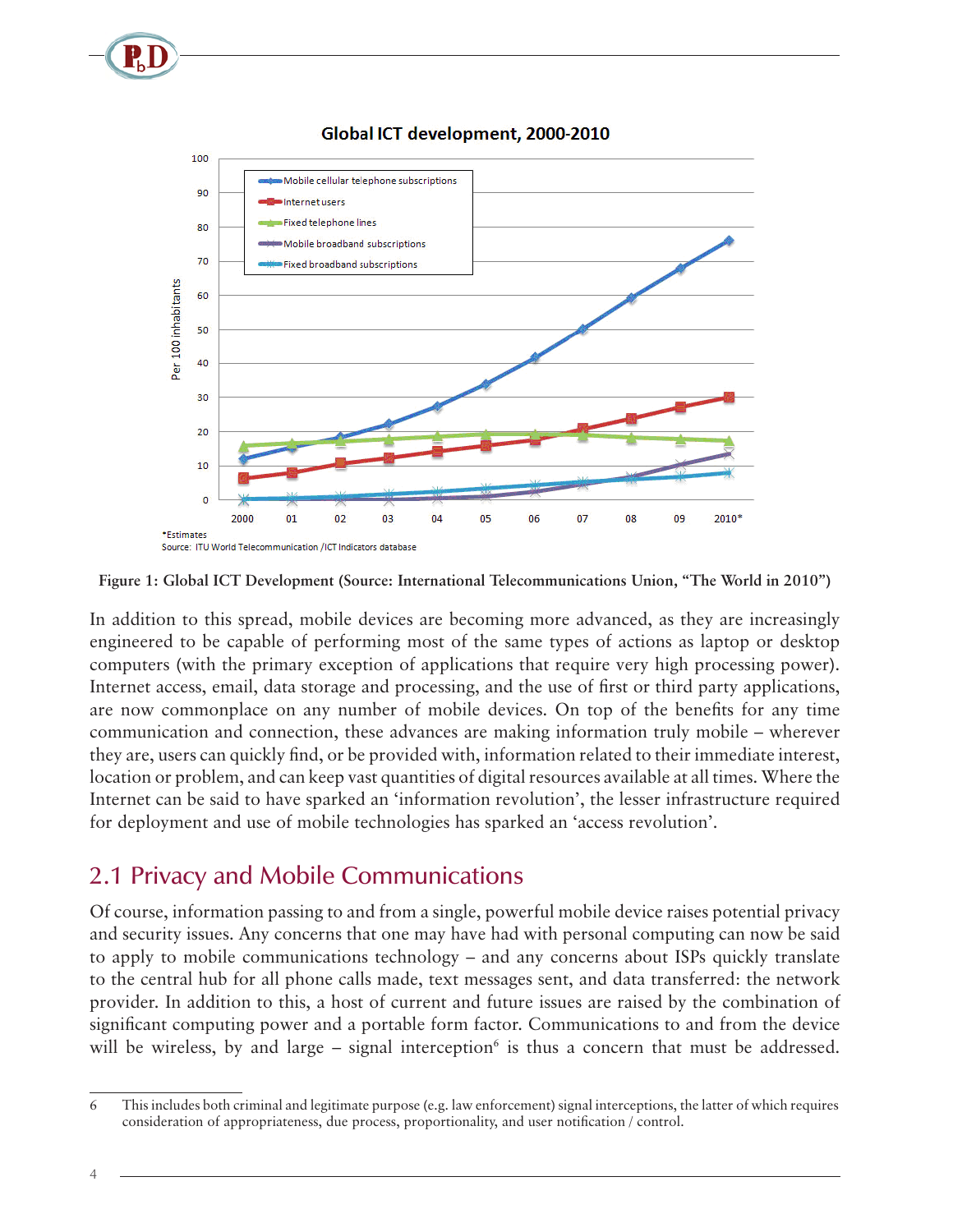

Legitimate data transactions also raise privacy concerns, particularly as location data is increasingly being associated with mobile communications. Unlike laptop or other portable computers with which users generally engage on an 'as-needed' basis, mobile devices are likely to be 'always-on' (to allow for reception of incoming phone calls, text messages, etc.) – as such, tracking the location of a mobile device will often give a highly accurate impression of its owner's movements throughout the day. Finally, the small, portable nature and high value of mobile devices makes them prone to loss or theft – a significant issue when such devices are assigned increasingly more functionalities, and store increasingly more personal or otherwise sensitive data.

The increasing ubiquity and power of mobile devices is beginning to both clarify and magnify their associated privacy concerns. However, rather than waiting for issues to arise, academics and industry professionals are looking to get out ahead of the curve, taking a proactive (rather than reactive) approach to building privacy into the industry – without losing the significant benefits associated with fully realized functionalities. This is the heart of *Privacy by Design* – anticipating and addressing privacy issues before they become problems, in a positive-sum manner.

## **3 A Roadmap for** *Privacy by Design* **in the Mobile Communications Industry**

Acceptance of the *PbD* paradigm, and adoption of the 7 Foundational Principles provides a strong foundation to building privacy into any industry (see Table 1). However, various players, including industry, government, and even users, are asking how these principles can be put into practice. They need a roadmap for privacy – a practical tool that can aid in outlining the steps required to fully embrace the *PbD* doctrine. This operationalization is the challenge facing privacy professionals today – and the one we chose to address for the mobile communications industry below.

| Principle                                               | <b>Description</b>                                                                                                                                                                                                                                                                                                                                                                                                                                  |
|---------------------------------------------------------|-----------------------------------------------------------------------------------------------------------------------------------------------------------------------------------------------------------------------------------------------------------------------------------------------------------------------------------------------------------------------------------------------------------------------------------------------------|
| 1. Proactive not Reactive;<br>Preventative not Remedial | The Privacy by Design approach is characterized by proactive rather<br>than reactive measures. It anticipates and prevents privacy invasive<br>events <i>before</i> they happen. PbD does not wait for privacy risks to<br>materialize, nor does it offer remedies for resolving privacy infractions<br>once they have occurred $-$ it aims to <i>prevent</i> them from occurring.<br>In short, Privacy by Design comes before-the-fact, not after. |

### Table 1 **−** The 7 Foundational Principles of Privacy by Design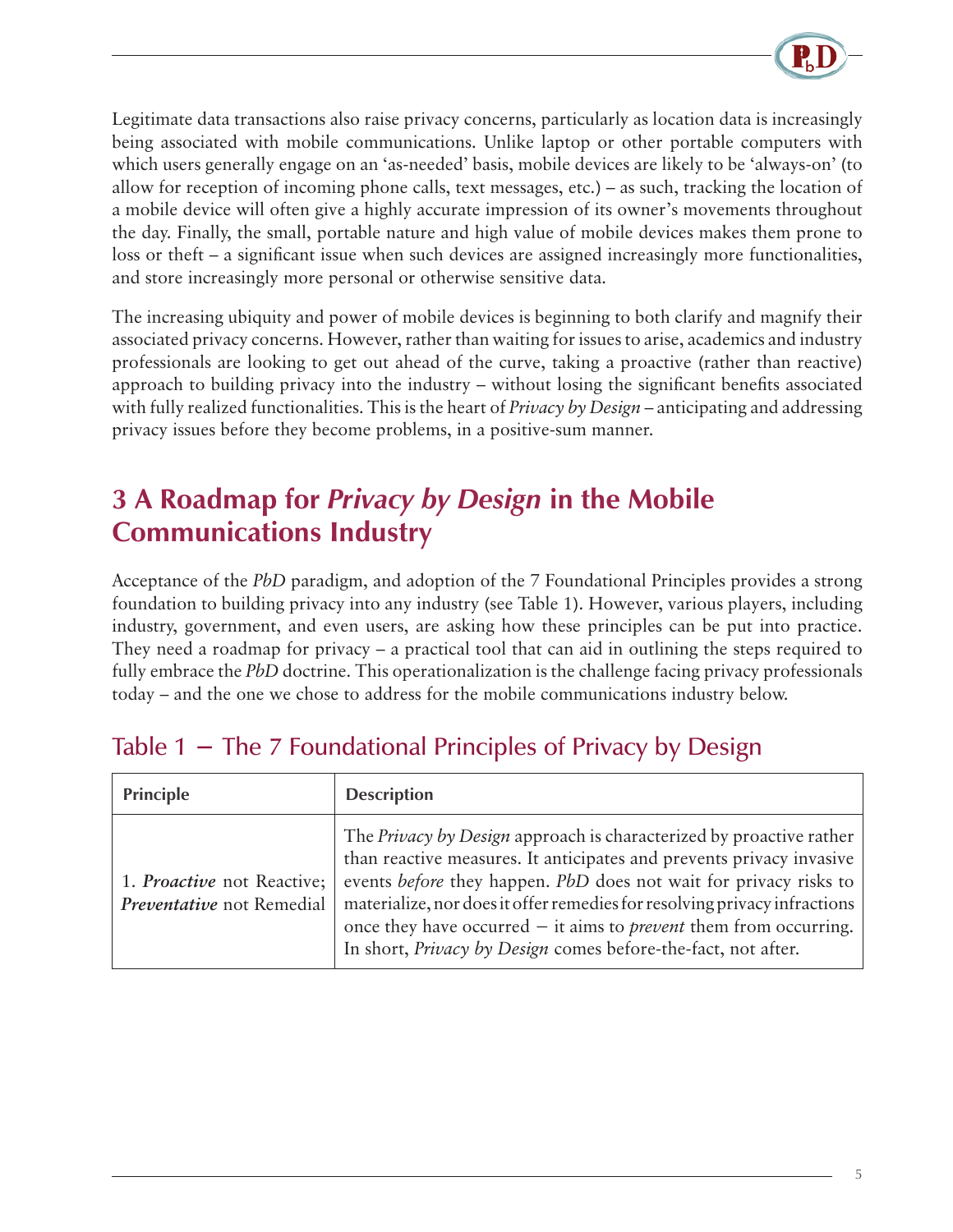

| 2. Privacy as the Default<br>Setting                         | We can all be certain of one thing $-$ the default rules! Privacy by<br>Design seeks to deliver the maximum degree of privacy by ensuring<br>that personal data are automatically protected in any given IT system<br>or business practice. If an individual does nothing, their privacy still<br>remains intact. No action is required on the part of the individual to<br>protect their privacy $-$ it is built into the system, by <i>default</i> .                                                                          |
|--------------------------------------------------------------|---------------------------------------------------------------------------------------------------------------------------------------------------------------------------------------------------------------------------------------------------------------------------------------------------------------------------------------------------------------------------------------------------------------------------------------------------------------------------------------------------------------------------------|
| 3. Privacy Embedded into<br>Design                           | Privacy by Design is embedded into the design and architecture of IT<br>systems and business practices. It is not bolted on as an add-on, after<br>the fact. The result is that privacy becomes an essential component<br>of the core functionality being delivered. Privacy is integral to the<br>system, without diminishing functionality.                                                                                                                                                                                   |
| 4. Full Functionality -<br>Positive-Sum, not Zero-Sum        | Privacy by Design seeks to accommodate all legitimate interests and<br>objectives in a positive-sum "win-win" manner, not through a dated,<br>zero-sum approach, where unnecessary trade-offs are made. Privacy<br>by Design avoids the pretence of false dichotomies, such as privacy<br><i>vs.</i> security, demonstrating that it <i>is</i> possible to have both.                                                                                                                                                           |
| 5. End-to-End Security -<br><b>Full Lifecycle Protection</b> | Privacy by Design, having been embedded into the system prior to<br>the first element of information being collected, extends securely<br>throughout the entire lifecycle of the data involved — strong security<br>measures are essential to privacy, from start to finish. This ensures<br>that all data are securely retained, and then securely destroyed at<br>the end of the process, in a timely fashion. Thus, Privacy by Design<br>ensures cradle to grave, secure lifecycle management of information,<br>end-to-end. |
| 6. Visibility and Transparency<br>- Keep it Open             | <i>Privacy by Design</i> seeks to assure all stakeholders that whatever<br>the business practice or technology involved, it is in fact, operating<br>according to the stated promises and objectives, subject to independent<br>verification. Its component parts and operations remain visible and<br>transparent, to both users and providers alike. Remember, trust but<br>verify.                                                                                                                                           |
| 7. Respect for User Privacy<br>- Keep it User-Centric        | Above all, <i>Privacy by Design</i> requires architects and operators to keep<br>the interests of the individual uppermost by offering such measures<br>as strong privacy defaults, appropriate notice, and empowering user-<br>friendly options. Keep it user-centric.                                                                                                                                                                                                                                                         |

As noted, a panel of experts strongly versed in both privacy and mobile communications developed 70 solutions to 15 challenges facing the industry. Importantly, the panellists also identified which one or more parties had, in their view, primary responsibility for each solution. Analyzing their responses, it became clear that themes could be identified in the solutions assigned to each party;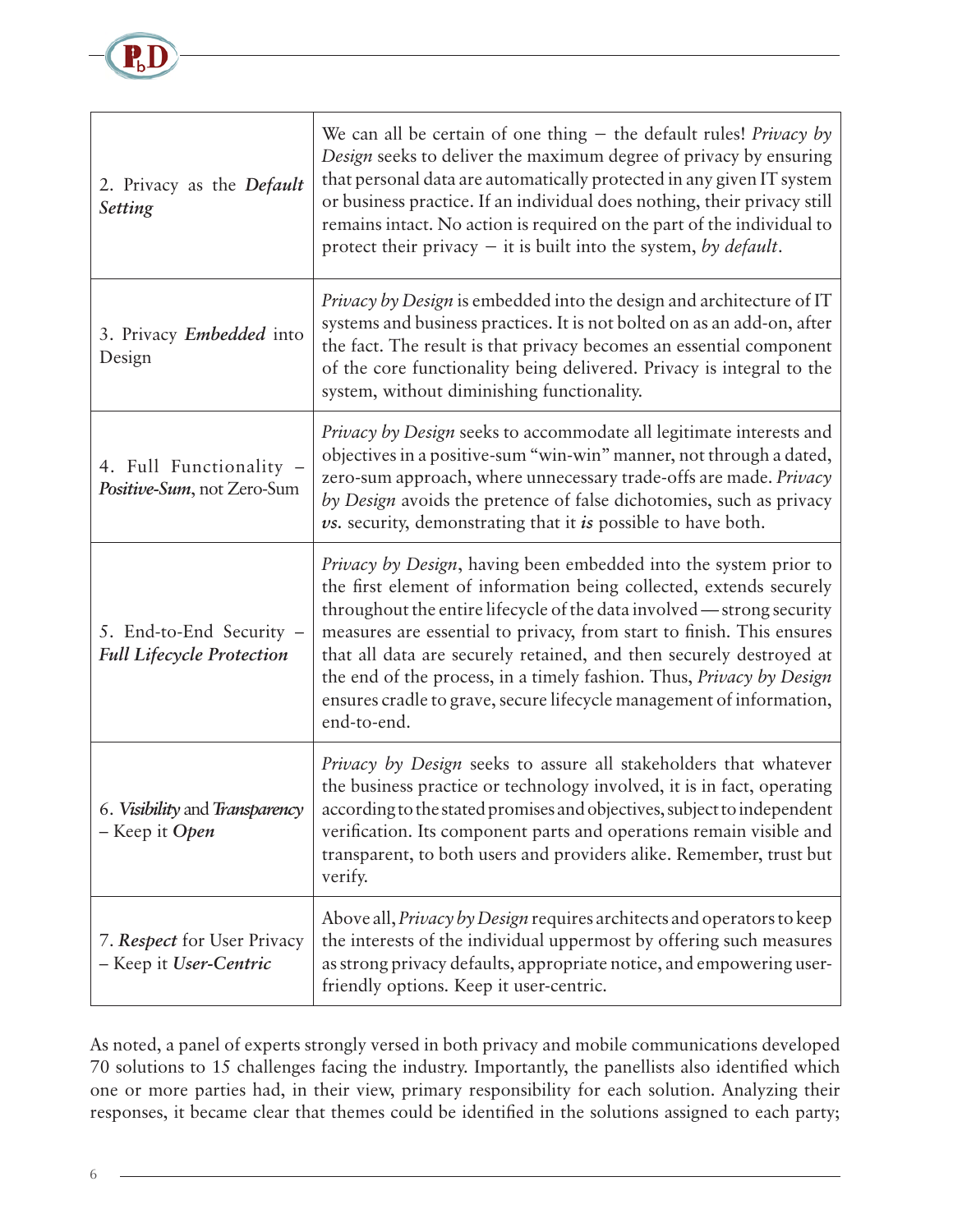

the industry representatives were, in effect, laying out a roadmap of responsibilities that should be met in order to address the privacy and security challenges of mobile communications.

Even in this laying out of these responsibilities, one of the key insights arising from the expert panel was the confirmation that "*Privacy by Design* is a team sport."7 No single designer can achieve privacy within an organization, and no single organization can achieve privacy within an industry. Concurrent with traditional, internal considerations such as the Privacy Impact Assessment, privacy/ security Gap Analysis, and the Threat Risk Assessment, each of which is becoming common practice within numerous industries, privacy must be considered in a holistic, ecosystem-wide manner if it is to be both effective and lasting. It is notable, then, that while the expert panel in some cases heavily weighted responsibility for a solution towards a single party, there was no solution for which all of the expert panellists agreed that responsibility could be assigned *exclusively* to a single party. Thus, while this Roadmap identifies key messages for each player individually, the hallmark for success of *Privacy by Design* will be collaborative efforts across various parties.

In short, allocating responsibility for any aspect of this Roadmap to a particular party does not remove the requirement for collaborative efforts across the ecosystem. In addition, this Roadmap, and the solutions identified by the industry panellists, is not necessarily comprehensive – the absence of a particular solution does not imply that it may be discarded, or should not be implemented. Instead, this Roadmap describes the focal points for each group, as identified by the industry panel. They should be taken as an insight into the innovative thinking that will be required to fully realise the promise of *PbD*.

With the above considerations in mind, we present the Roadmap for *Privacy by Design* in the Mobile Communications Industry.

<sup>7</sup> A term developed by Oracle Corporation's Vice President for Global Public Policy, Joseph Alhadeff. http://www. privacybydesign.ca/content/uploads/2010/03/Going\_for\_the\_gold.ppt.PbD.pdf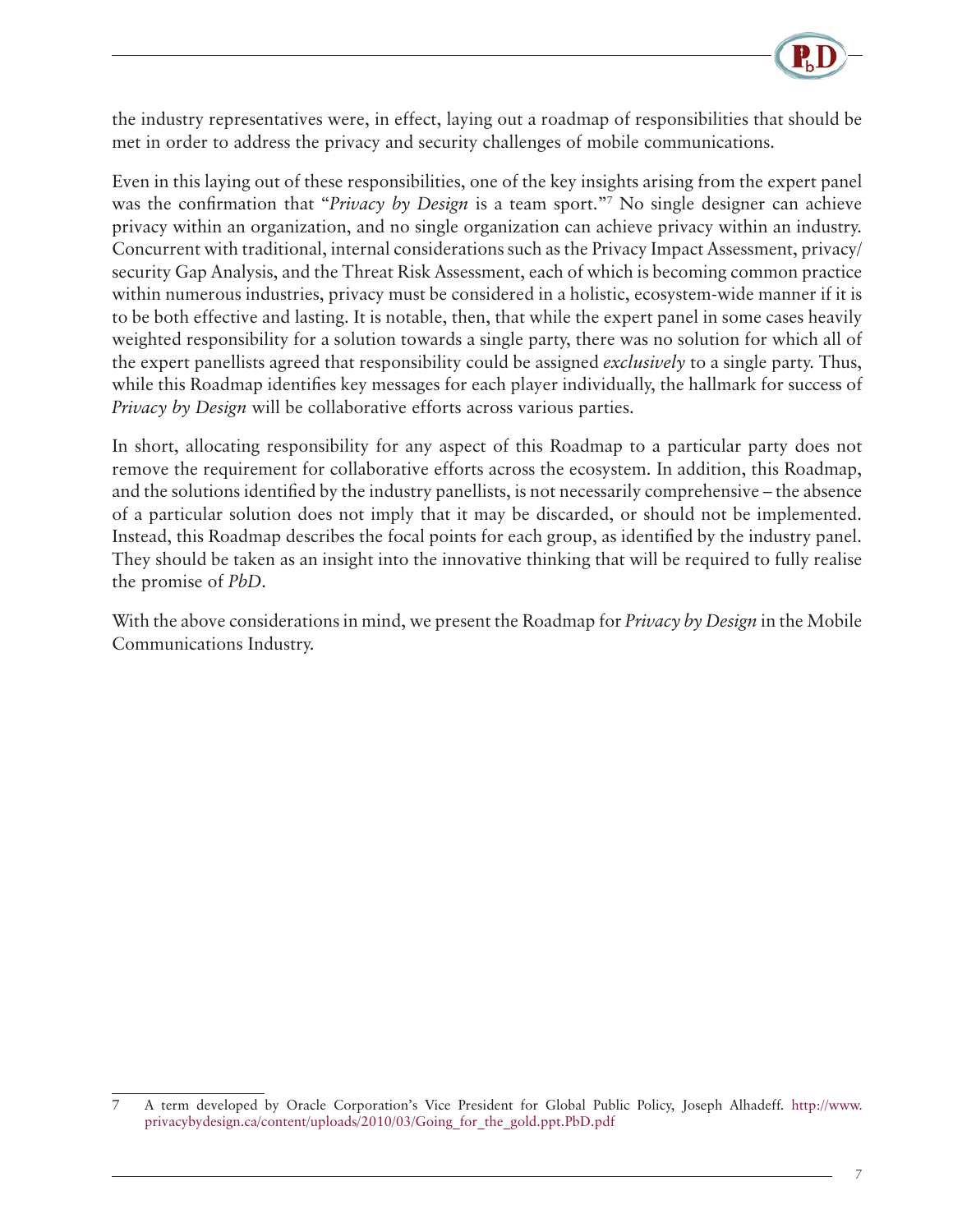

### Table 2 **−** Roadmap for *PbD* in the Mobile Communications Industry: A Snapshot

| Player                                                                                                                      | <b>Roadmap Features</b>                                                                                                                                                                                                                                                                                                                                                                                                               |
|-----------------------------------------------------------------------------------------------------------------------------|---------------------------------------------------------------------------------------------------------------------------------------------------------------------------------------------------------------------------------------------------------------------------------------------------------------------------------------------------------------------------------------------------------------------------------------|
| <b>Device Manufacturer</b><br>Ensure that the requisite<br>privacy tools are built-in,<br>embedded in design                | <b>Sample Solutions Discussed</b><br>DM1 – Build privacy protections into the device form factor<br>DM2 - Allow users to differentiate between roles<br>DM3 - Consider thin-client mobile devices<br>DM4 – Develop a privacy wizard to allow protections to be set<br>quickly and easily<br>DM5 – Develop at-a-glance feedback mechanisms for data being<br>collected<br>DM6 – Create safe disposal and secure destruction mechanisms |
|                                                                                                                             | Key PbD Principles <sup>8</sup><br>Principle 2 - Privacy as the default setting<br>Principle 3 - Privacy embedded into design<br>Principle 5 - End-to-end security – full lifecycle protection                                                                                                                                                                                                                                        |
| OS / Platform Developer<br>Work with<br>$d$ e v i c e<br>manufacturers to integrate<br>controls and reporting<br>mechanisms | <b>Sample Solutions Discussed</b><br>OS/PD1 - Collaborate with the Device Manufacturer<br>OS/PD2 - Integrate fine-grained, cross-application privacy<br>controls<br>OS/PD3 – Regulate applications' access to device data<br>OS/PD4 – To the extent practicable, define privacy requirements<br>and security standards for services provided on the platform<br>OS/PD5 - Develop reporting mechanisms                                 |
|                                                                                                                             | Key PbD Principles<br>Principle 2 - Privacy as the default setting<br>Principle 3 - Privacy embedded into design<br>Principle 4 - Full functionality – positive-sum, not zero-sum                                                                                                                                                                                                                                                     |

<sup>8</sup> The identified 'Key *PbD* Principles' represent focal points inferred from the responses of an expert industry panel. They are not, importantly, an indication that players can *solely* focus on the listed Principles; the *Privacy by Design* paradigm should be understood, and implemented, as a cohesive whole.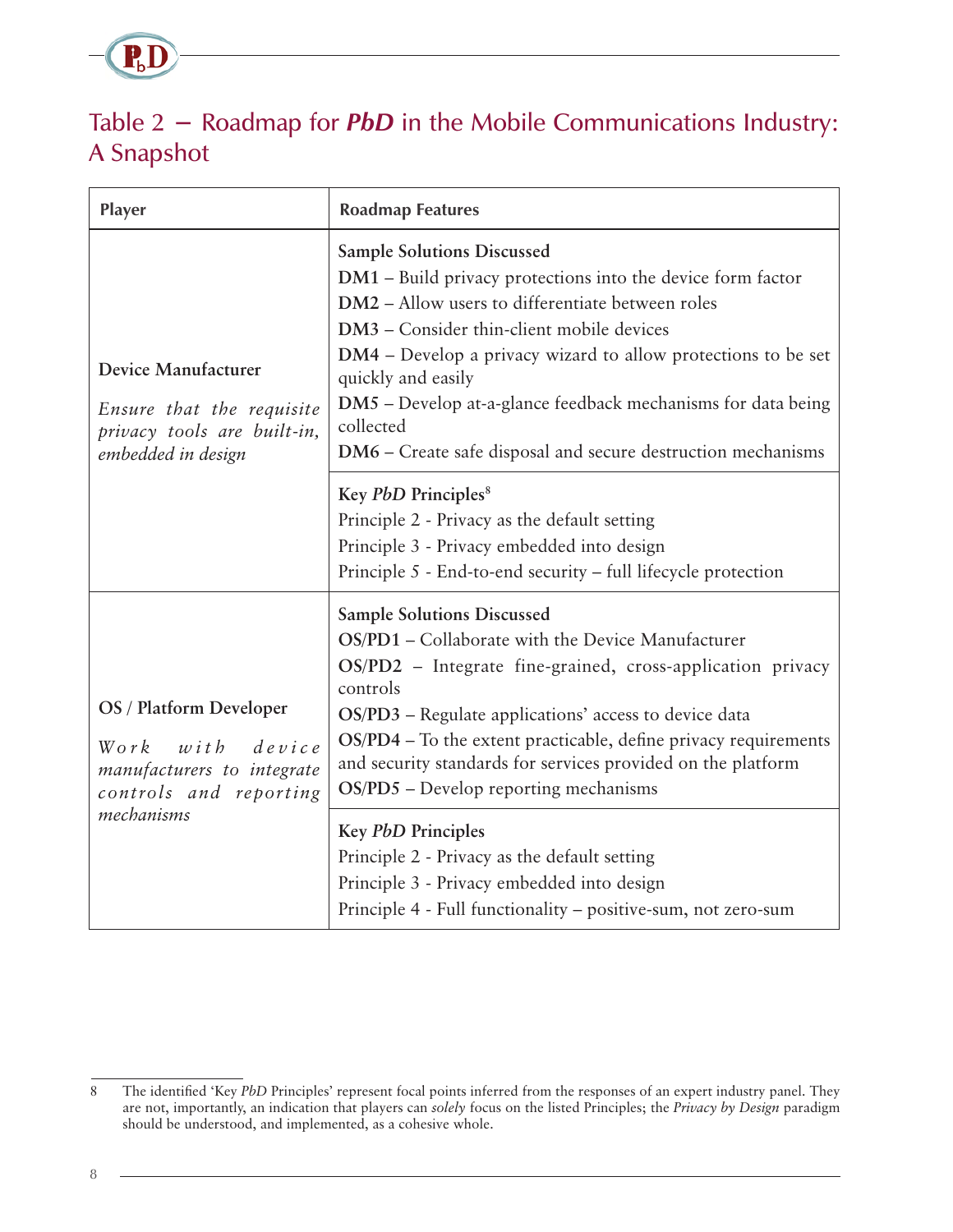

| Player                                                                                                                                        | <b>Roadmap Features</b>                                                                                                                                                                                                                                                                                                                                                                                                                                                                                                                                                                       |
|-----------------------------------------------------------------------------------------------------------------------------------------------|-----------------------------------------------------------------------------------------------------------------------------------------------------------------------------------------------------------------------------------------------------------------------------------------------------------------------------------------------------------------------------------------------------------------------------------------------------------------------------------------------------------------------------------------------------------------------------------------------|
| <b>Network Providers</b><br>Educate your users, keep the<br>data safe                                                                         | <b>Sample Solutions Discussed</b><br>NP1 – Use the direct relationship with users to promote privacy<br>education<br>NP2 – Protect data travelling through the network<br>NP3 – Consider the creation of an identity infrastructure for users<br>Key PbD Principles<br>Principle $5$ - End-to-end security – full lifecycle protection<br>Principle 6 - Visibility and transparency                                                                                                                                                                                                           |
| Application Developers/Data<br>Processors<br>Integrate privacy into the<br>development cycle, and<br>practice data minimization<br>techniques | <b>Sample Solutions Discussed</b><br>AD/DP1 - Abide by the protections of the Global Privacy Standard<br>AD/DP2 – Employ notice and <i>informed</i> consent<br>AD/DP3 - Utilize and document appropriate security practices<br>AD/DP4 - Use privacy-protective default settings<br>AD/DP5 - Ensure end-to-end protection of data<br>AD/DP6 – Design applications with privacy in mind<br>Key PbD Principles<br>Principle 2 - Privacy as the default setting<br>Principle 4 - Full functionality – positive-sum, not zero-sum<br>Principle 5 - End-to-end security – full lifecycle protection |
| <b>All Parties</b><br>Develop standards and<br>privacy frameworks, as well<br>as consumer-facing privacy<br>icons                             | Sample Solutions Discussed<br>AP1 - Develop privacy standards for the mobile industry<br>AP2 – Develop privacy 'seals'<br>AP3 – Develop and utilize consumer-facing privacy icons<br>AP4 – Recognize that transparency, education and awareness are<br>the keys to trust<br>Key PbD Principles                                                                                                                                                                                                                                                                                                |
|                                                                                                                                               | Principle 1 - Proactive not reactive; preventative not remedial<br>Principle 6 - Visibility and transparency<br>Principle 7 - Respect for user privacy                                                                                                                                                                                                                                                                                                                                                                                                                                        |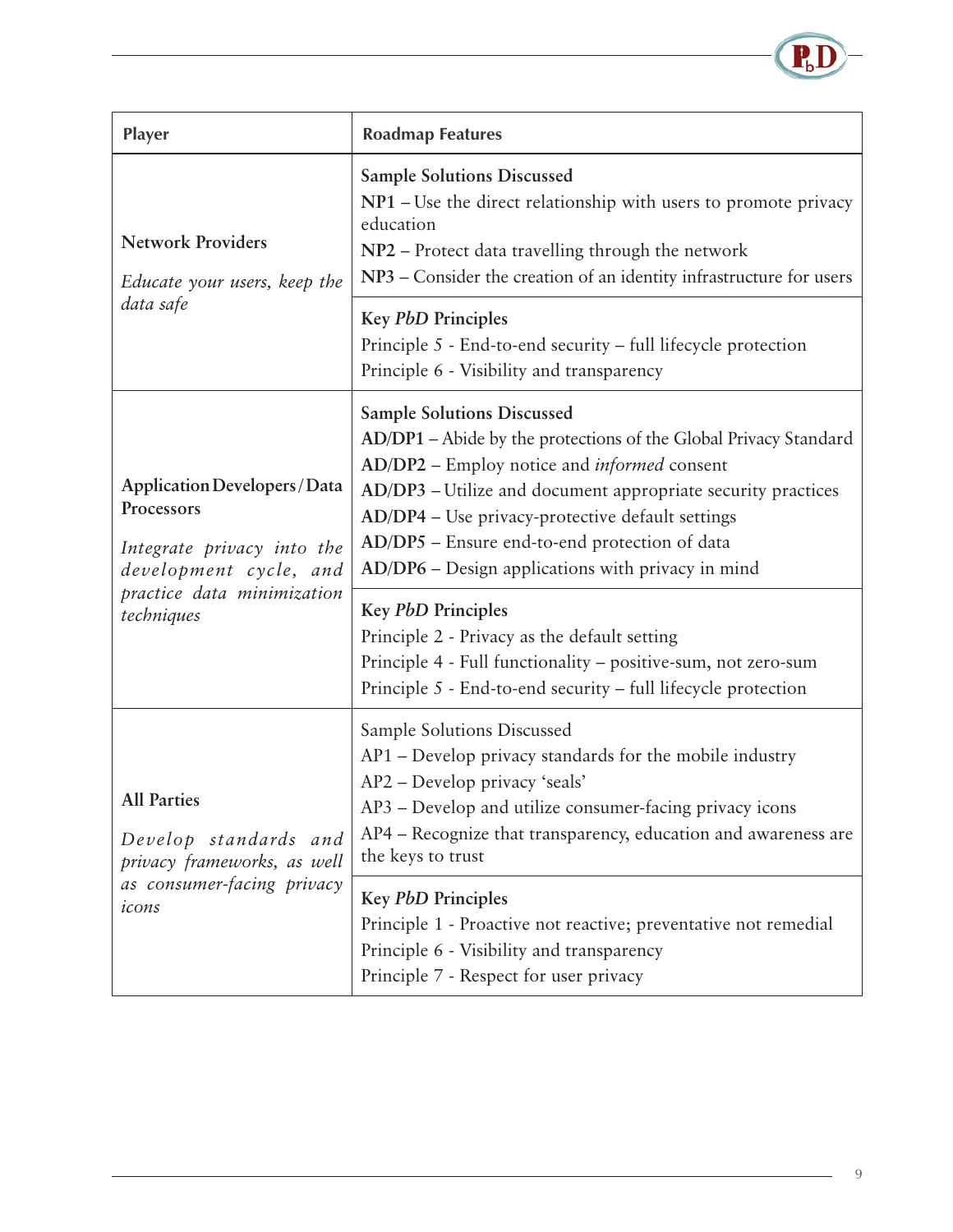

| <b>Player</b>                                               | <b>Roadmap Features</b>                                                                                                                                        |
|-------------------------------------------------------------|----------------------------------------------------------------------------------------------------------------------------------------------------------------|
| <b>Users / Consumers</b>                                    | <b>Sample Solutions Discussed</b><br>$U/C1 - Use the protection provided$<br>$U/C2$ – Be receptive to privacy messages from service providers<br>or developers |
| Control your data, and use the<br>settings available to you | <b>Key PbD Principles</b><br>Principle 1 - Proactive not reactive; preventative not remedial<br>Principle 7 - Respect for user privacy                         |

### 3.1 Device Manufacturers

*Ensure that the requisite privacy tools are built in, embedded in design*

| <b>Key Messages:</b> |                                                                                                                                        |  |
|----------------------|----------------------------------------------------------------------------------------------------------------------------------------|--|
|                      | Build in any protections that can be made OS/Platform/<br>Application independent (e.g. automatic encryption of<br>stored data);       |  |
|                      | Build in privacy/security tools required by other developer<br>levels (e.g. multi-factor authentication);                              |  |
|                      | Build in simple data wipe mechanisms for end-of-life or<br>phone loss/theft scenarios;                                                 |  |
| $\bullet$            | Determine a means of digitally marking or separating roles<br>(e.g. youth vs. adult, home vs. work); and                               |  |
| $\bullet$            | Ship phones with potentially privacy-invasive features (e.g.<br>geolocation information accessible by applications) turned<br>off $^9$ |  |

From its infancy, *Privacy by Design* has had a close relationship with Privacy-Enhancing Technologies (PETs), and, more recently, Transformative Technologies.10 PETs pioneered the notion that technologies may be used to *enhance* privacy by building in safeguards – protecting data before it ever reaches a third party. Transformative technologies extend this notion, designing a PET into a privacy-invasive system to minimize the unnecessary collection, use and disclosure of personal data, and to promote public confidence and trust in data governance structures. Through the years, the IPC has profiled

<sup>9</sup> If, for regulatory (e.g. emergency services must have access to geolocation information) or technical reasons, the geolocation capability or other functionality of the device cannot be turned entirely off, the default condition should be that such information is inaccessible to applications not covered by the regulation. This difference should be made clear to the user, however.

<sup>10</sup> See http://www.ipc.on.ca/images/Resources/trans-tech.pdf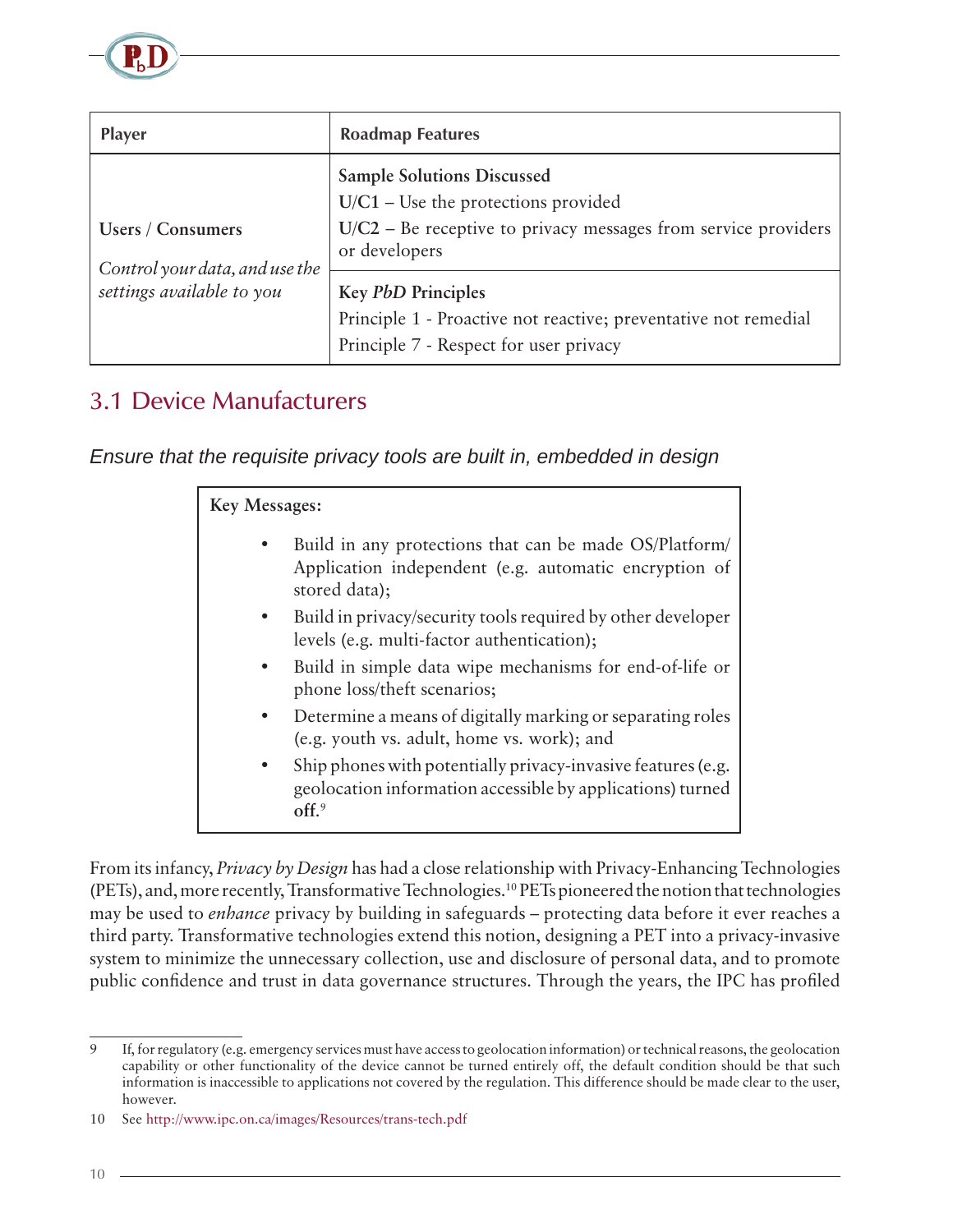

a number of such Transformative Technologies, including Biometric Encryption,<sup>11</sup> Secure Visual Object Coding,12 and a host of other transformative solutions for technologies involved in the Smart Grid,<sup>13</sup> IP Geolocation and Online Targeted Advertising,<sup>14</sup> and In-Home Health Monitoring.<sup>15</sup> Each of these solutions has a common element – they recognize that reliance on policy and regulation alone is not sufficient, and as such, privacy protections must be directly built into the technology itself. It is notable, then, that a 'major-medium' challenge identified by the panellists was, "a lack of responsibility by device makers [that] point to service providers as the responsible party." The industry experts agreed that the device itself could play a significant role in the protection of privacy – by building it into the system, by default (*PbD* Principle 2), embedding privacy into the design of mobile devices (*PbD* Principle 3), and providing end-to-end data lifecycle protections (*PbD* Principle 5). The panellists' responses fell into two primary categories: those built into the operation of the device, and those that engage the user. Again, we note that these – and most other – solutions may not be solely addressed by a single industry player (here, the Device Manufacturer). *Privacy by Design* is a collaborative process in which all parties must come together to identify and develop privacy solutions.

#### *3.1.1 Expert Panel Sample Solutions for Device Manufacturers – Device Operation*

**DM1 – Build privacy protections into the device form factor:** The first category of Device Manufacturer responsibility notes that the capacities of the device form the foundation upon which any other privacy protections must be built. Device hardware is the most difficult aspect of a mobile technology to update – if at all possible. If a problem occurs, or a feature is lacking, in either the operating system or an individual application, an update can be pushed out; mistakes can be corrected. However, if a feature is absent from the form factor of a device, it will likely remain so – only those individuals purchasing a redesigned model will get the update, not existing customers. As such, significant planning must be put into the privacy tools that are built into the device, and made available to the operating system and applications. In this light, the expert panel has recommended two tools be designed-in to mobile devices: 1) automatic, seamless encryption of data stored on the device,<sup>16</sup> and 2) meaningful, usable multi-factor authentication capabilities. These protections, in combination with measures such as an enforced access PIN and/or password, will serve as a reliable base that the user can expect always to be present, regardless of the platform, applications or network that he or she engages.

**DM2 – Allow users to differentiate between roles:** In the same category, at the device level (in combination with the OS/Platform Developer) an opportunity exists to build in features which strongly differentiate between different types of users, or the various roles of single users. Two potential areas of research are presented by the expert panel on this topic. First, it is recommended

<sup>11</sup> See http://www.ipc.on.ca/images/Resources/bio-encryp.pdf

<sup>12</sup> See http://www.ipc.on.ca/images/Findings/mc07-68-ttc.pdf (pg. 12-14)

<sup>13</sup> See http://www.privacybydesign.ca/content/uploads/2010/03/achieve-goldstnd.pdf

<sup>14</sup> See http://www.privacybydesign.ca/content/uploads/2010/10/pbd-ip-geo1.pdf

<sup>15</sup> See http://www.ipc.on.ca/images/Resources/pbd-sensor-in-home.pdf

<sup>16</sup> The IPC has again ordered that any Personal Health Information (PHI) carried on a portable device must be encrypted. See the January 2010 PHIPA Order HO-OO7, "Encrypt Your Mobile Devices: Do It Now," available at: http://www.ipc. on.ca/images/Findings/ho-007.pdf. See also PHIPA Order HO-004, issued in March 2007, available at: http://www.ipc. on.ca/images/Findings/up-3ho\_004.pdf.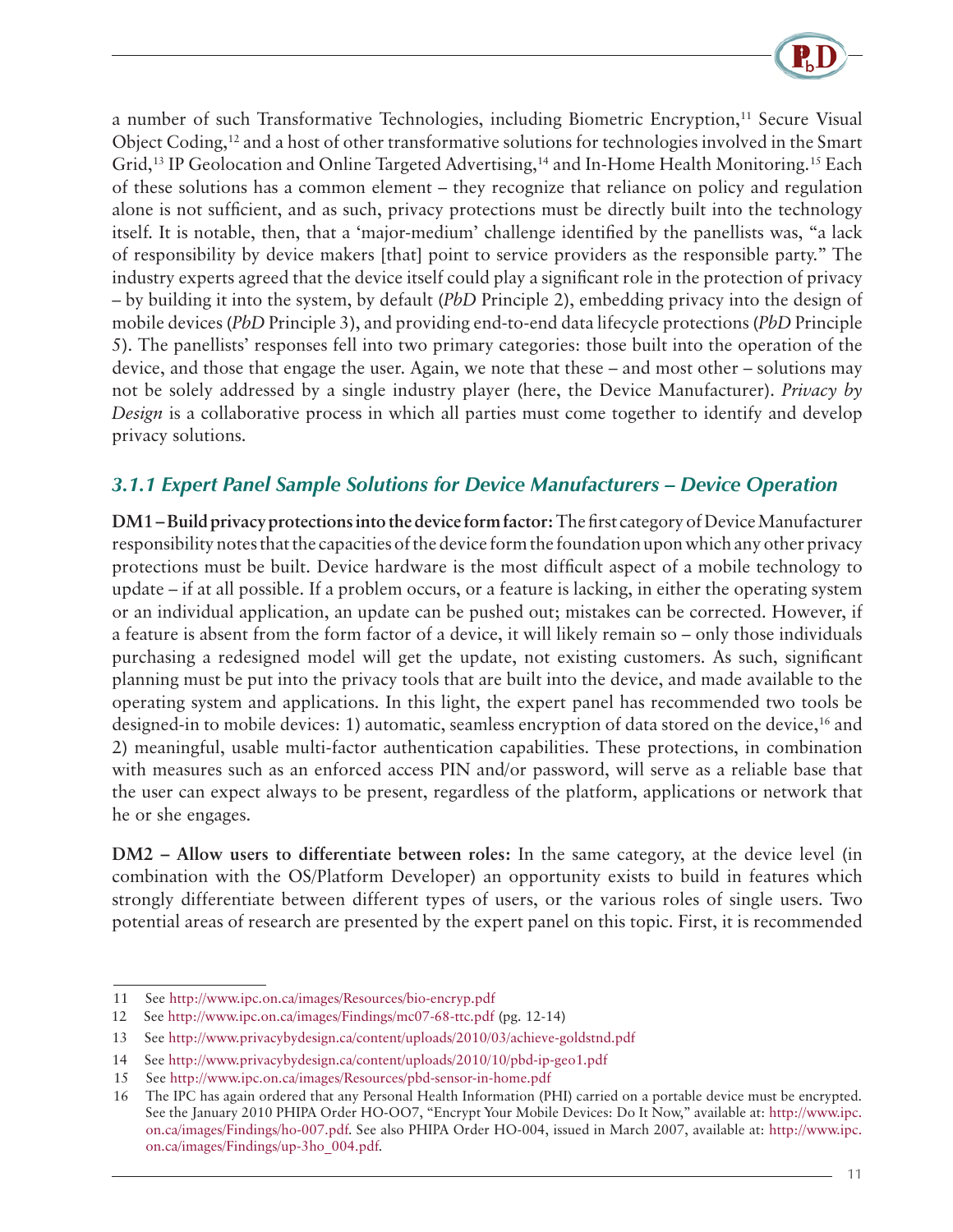

that mobile devices might include a mechanism by which certain interactions could be flagged and prevented based on various user profiles or preferences – allowing, for instance, a parent to specify that the primary user of the phone is a youth, and thus certain data collection or processing should not be permitted. Care must be taken, however, to prevent future categorization or identification of the user, should elements of these profiles be discoverable outside of the device (e.g. a service provider inferring that the device belongs to a youth because an interaction is blocked). A second area of potential research is the design of devices with multiple, distinctly separate memory devices (and, potentially, CPUs) that can be toggled by users – to separate, for instance, home from work computing. For both of these solutions, deep integration of protection into the device (at the hardware or OS/Platform level) will allow for additional certainty that user choice, with regards to his or her identity characteristics when using the device, will be respected across all applications.

**DM3 – Consider thin-client mobile devices:** A further area of research raised is the development of thin-client mobile devices, which would store little or no PI on the device itself – instead, storing this information on remote servers. Such devices would allow for a refocusing of security, moving away from device-based protections to focus on the security of remote servers, whether wholly controlled by a provider or existing 'in the Cloud.' Of course, collecting the PI of multiple users in a single location brings with it its own privacy challenges, including the fact that such a collection might prove a tempting target for criminals (or advertisers), and could have serious consequences if breached, leaked or inappropriately reused. Cryptographic protocols would also likely need to be supported for the transfer of data to and from the device. However, such an arrangement might be of significant benefit for situations in which the data is already centrally protected, but mobile access is required (or where the user opts for this method of remotely storing their data).

### *3.1.2 Expert Panel Sample Solutions for Device Manufacturers – Engaging Users*

In a second category of panellist solutions assigned to the Device Manufacturer, it should be noted that the expert panel did not feel the device manufacturer should consider itself to be disconnected from its end-user. Throughout the lifespan of a device, opportunities exist for the mobile device maker to engage with the consumer with respect to privacy provisions. The expert panel suggested, for instance, three primary points at which privacy options could be made clear to the user.

**DM4 – Develop a privacy wizard to allow protections to be set quickly and easily:** First, the panellists suggested that a privacy wizard be developed, that would help parents and responsible minors set defaults on a device when it was first taken out of the box. While this solution was initially proposed as a means of differentiating adult users from children, it could easily be extended to include all privacy options on the device. An example of this is found in the geolocation feature of many modern mobile devices. The expert panel recommended that devices be shipped with this capability turned **off**; 17 a privacy wizard displayed at the first startup of the device could inform users of the geolocation capability of the device, describe the potential privacy implications thereof, and allow users to turn it on, if desired, as well as set any initial 'location-blocking' conditions (during particular times of the day, for instance). The usefulness of the privacy wizard could further be extended by making it a persistent privacy tool, available to the user throughout the lifespan of the device. This would allow

<sup>17</sup> See footnote 9.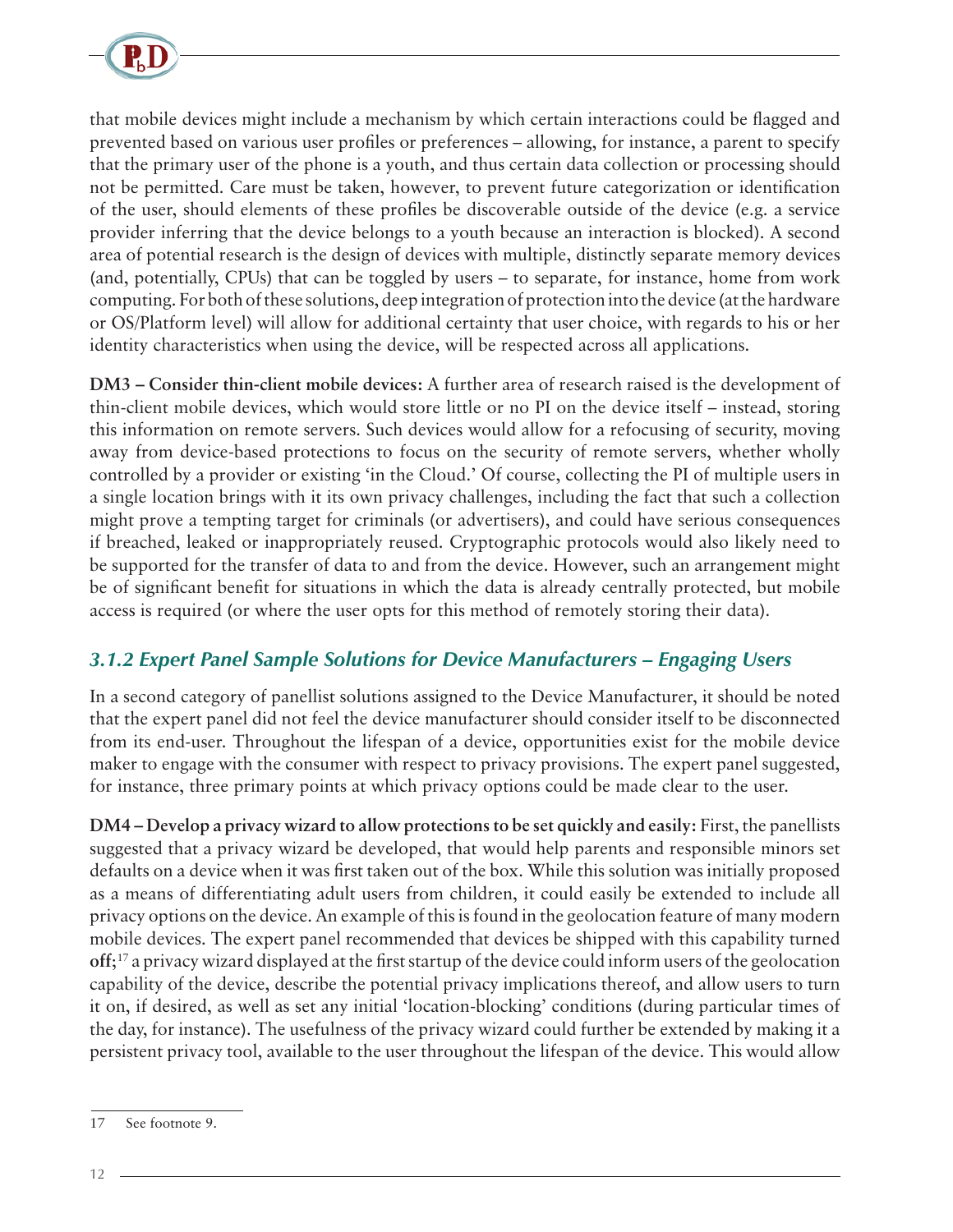

individuals to easily edit their privacy settings based on their changing circumstances or experiences. Finally, this privacy wizard might also be driven through the set up of the mobile sync client on the user's laptop/desktop computer, should that be the more appropriate form factor.

**DM5 – Develop at-a-glance feedback mechanisms for data being collected:** Next, users should be made aware of when personal information is being collected. Of course, some information arising from the technical operation of a phone, such as its broadcast signature, could potentially be used (in combination with other information) to identify a user. The user should be aware of this possibility, but does not necessarily need to be constantly notified of its transmission. However, notifications are a useful tool for those data elements that can be controlled by the user. For instance, an icon, light or other 'at-a-glance' feedback mechanism could be displayed when the geolocation capability of the device is active, or the data it is generating is accessible to installed applications. A simple means of switching between open (e.g. location-enabled) and private (e.g. location-blocked) modes might also be provided, such as a button or switch (alternatively, this easy switch feature could be integrated into the operating system of the device).

**DM6 – Create safe disposal and secure destruction mechanisms:** Finally, with the current focus on safe disposal or recycling of electronic devices,<sup>18</sup> and in keeping with *PbD* Foundational Principle 5 (End-to-end security – lifecycle protections, including secure destruction), it is important that both end-of-life and loss-of-use (should the phone be lost/stolen) protections be built in to allow users the option of securely deleting any personal or sensitive information on the device. BlackBerry, for instance, offers this in multiple ways: a device wipe based on multiple incorrect password entries, an on-device wipe command, and even a remote data wipe option (after installation of the free BlackBerry Protect program), should the user not be in possession of the device when the data wipe is required. Each of these wipes can be customized to include part, or all, of the data on the device, including that stored in removable memory cards.<sup>19</sup>

<sup>18</sup> See, for instance, www.recycleyourelectronics.ca

<sup>19</sup> See the IPC's publication BlackBerry Cleaning: Tips on How to Wipe Your Device Clean on Personal Data - http://www. ipc.on.ca/images/Resources/blackberry-cleaning.pdf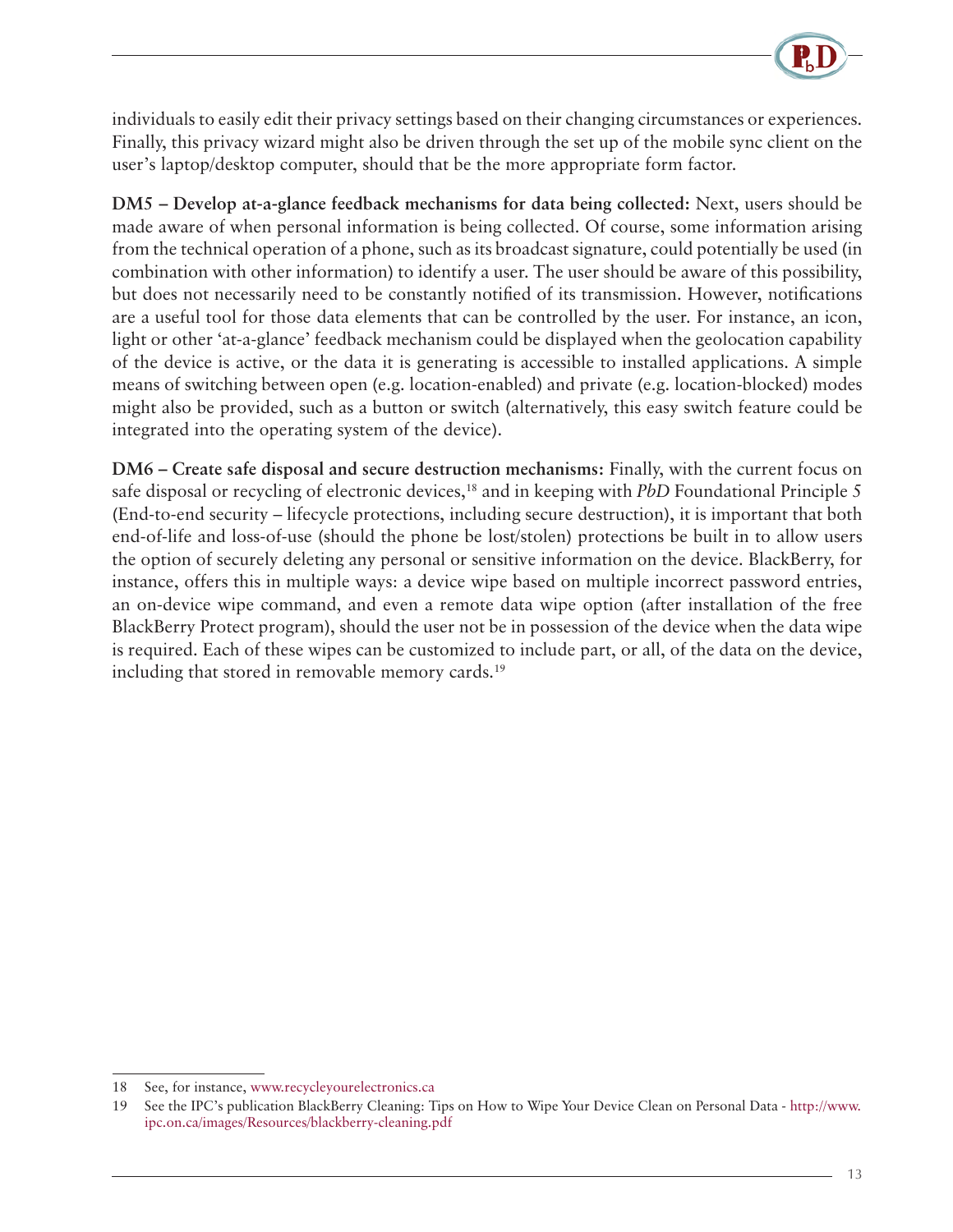

### 3.2 OS/Platform Developers

*Work with device manufacturers to integrate controls and reporting mechanisms*

**Key Messages:** With Device Manufacturers, build in cross-application privacy protections and security controls; • Provide a simple, easy-to-understand user interface for such controls; • Control data passing from device to applications; and • Design reporting features that allow the user to be notified of how data is being collected, by what applications, and whether any exceptions to his/her privacy preferences have occurred.

The Operating System and Platform of a mobile device are key enablers of privacy and security protections, due to their central position in virtually all device interactions. While the OS/Platform may not create or collect significant amounts of data (particularly if we consider the device, and not the OS/Platform, to be the location of stored user data), it provides the interface with which other parties must engage in order to access data, set preferences, or utilize many of the protections built-in by the Device Manufacturer. As such, the panellists' focus for OS/Platform Developers was the building in of tools that could assist other mobile industry players in achieving their privacy and security goals. They focused on embedding privacy into the design of technologies (*PbD* Principle 3) and ensuring that privacy was the default condition (*PbD* Principle 2), while maintaining the positive-sum of full functionality alongside strongly protected privacy (*PbD* Principle 4).

**OS/PD1 – Collaborate with the Device Manufacturer:** First, it must be recognized that the Device Manufacturer alone cannot instantiate a number of the privacy and security protections that they may desire – the OS/Platform Developer must provide support for many hardware factors, in order for them to be effective. As such, the OS/Platform Developer should engage with Device Manufacturers to determine what privacy measures are in development, and how they can best be integrated into system functionality. The expert panel in particular noted that the OS/Platform should ensure that the goal of built-in encryption of device data is fully supported, without negatively affecting functionality.

**OS/PD2 – Integrate fine-grained, cross-application privacy controls:** Second, it should be understood that the OS/Platform is the primary point of connection between the device and the user (in combination with the physical form factor). In particular, the OS/Platform's user interface is likely to be an individual's point of most frequent engagement with the device. It is also the primary point at which the vast majority of fine-grained, cross-application privacy and security controls may be instantiated, as the device hardware will provide the user only limited, and most likely binary, options (a switch to turn geolocation on/off, for example). Thus, it is critical that these controls are both effective and available to *all* users, regardless of technical expertise or comfort level. Being the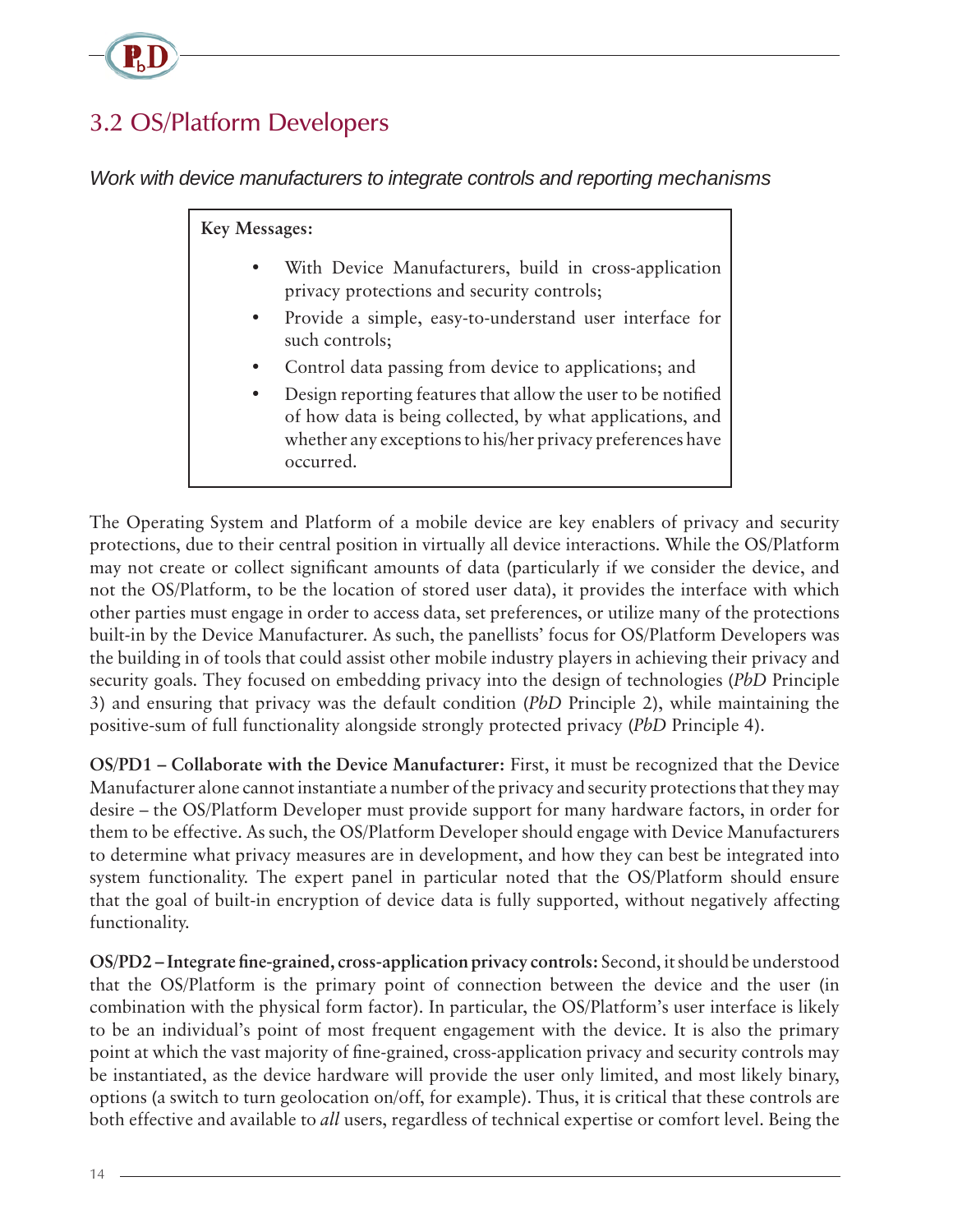

primary point of contact with the user (and thus his or her privacy experience), these controls must be easily accessible (as close to the home screen as possible), understandable (explanations of features should be made available), and comprehensive (wherever a privacy feature can be instantiated at the OS/Platform level – rather than the application level – it should be). Of course, in consideration of the diverse development environments and complexity of functions across applications, it may not always be possible to enable such cooperative development of granular cross-application protections. In those situations, OS/Platform providers should, to the extent practicable, provide application developers with application programming interfaces (APIs) to privacy functions that can be used to enable more centralized and seamless preference selection and management.

**OS/PD3 – Regulate applications' access to device data:** Third, by allowing varied levels of access to device information, the OS/Platform can also aid the Application Developer to realise its goal of data minimization. An application developer could specify, for instance, the level of granularity needed when accessing the device's geolocation feature – accessing or collecting only the data required for the specified purposes, rather than gathering (in this example) the exact location – transforming it to the lesser level of precision required for a certain functionality to be provided. This rule could be applied to any data being collected by an application directly from the device, rather than needing to be entered by the user.

**OS/PD4 – To the extent practicable, define privacy requirements and security standards for services provided on the platform:** While in many instances it will not be possible to engage with all applications installed by all users, where the opportunity arises OS/Platform developers should define privacy requirements and security standards that application developers or other service providers should meet, and work with relevant service providers to implement these standards in a timely fashion. Such a system might best be deployed by the provider of any central, official means by which applications are distributed for a particular platform (e.g. the Apple iPhone App Store, or BlackBerry's App World). This data protection should extend throughout the lifecycle of the data (see *PbD* Principle 5: End-to-End Security – Lifecycle Protection).

**OS/PD5 – Develop reporting mechanisms:** Finally, the expert panel noted that, as the central interface through which on-device data transactions will take place, the OS/Platform is in a prime position to assist in the monitoring of privacy controls and practices, to ensure that they are working as intended. A reporting mechanism for data accesses and/or exceptions should thus be created, results from which would be relayed to the user or the service provider for review, as appropriate.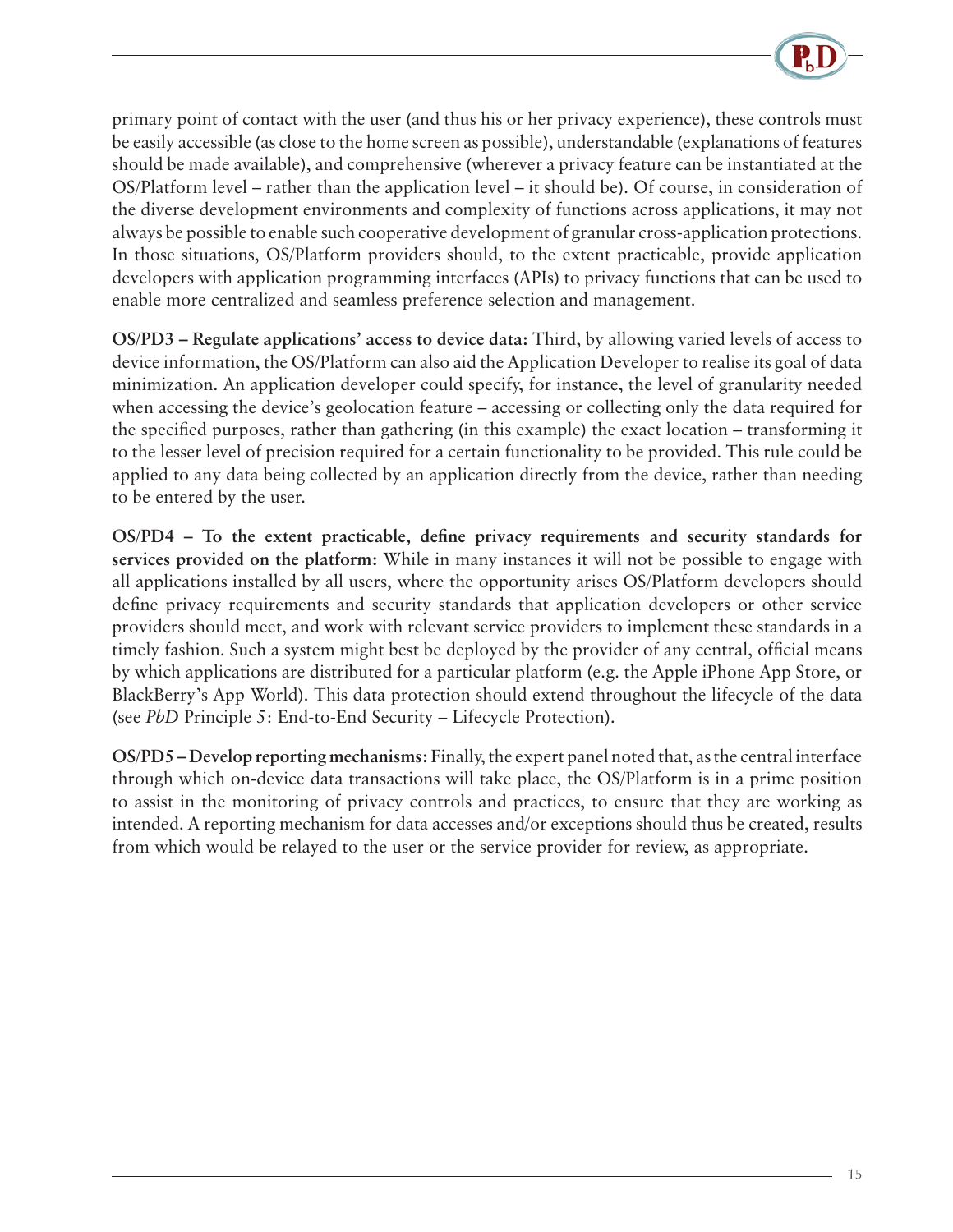

### 3.3 Network Providers

*Educate your users, keep the data safe*

**Key Messages:** Educate users about the risks associated with personal information; Complete a threat risk assessment and conduct annual, independent third party privacy audits; and Work to create a federated identity management subsystem.

**NP1 – Use the direct relationship with users to promote privacy education:** The relationship between the Network Provider and the consumer is different than that between consumers and the Device Manufacturer or OS/Platform developer. The latter two parties create products that will be used by an unknown user; they may understand a likely demographic, but have no real sense of the properties of any individual consumer. Network Providers, on the other hand, are in the position of having a more 'personal' relationship with their customers (at the very least, due to the ongoing payment arrangement). This relationship may also extend beyond the device - for instance, pamphlets may be included with bill mailings (or electronic bills) in order to engage the consumer with advice or educational moments with regard to his or her privacy, during a free moment in his or her day (as opposed to bringing up messages while he or she is looking to accomplish a task on the device). Thus, in addition to any 'in-the-moment' or 'how-to' messages (which might be handled on the device), the Network Provider may have the opportunity to engage with the consumer in an ongoing reflection of the 'why' of privacy protection.

**NP2 – Protect data travelling through the network:** In addition to a possible role as "educator," the Network Provider plays a central, infrastructure role in the mobile communications space. As such, it also has a responsibility for protection of the data that comes across the network. Traditional privacy measurements, such as the Threat Risk Assessment, Privacy Impact Assessment, and independent third party privacy audits (along with the implementation of any necessary protections identified during these processes), are suggested as key tools to ensure that potential risks and exposures of personal information have been addressed and demonstrate good privacy practices and controls. Such evaluations look to ensure that the 6<sup>th</sup> *PbD* Foundational Principle – Visibility and Transparency of business practices and technologies, with relation to PII – is met.

**NP3 – Consider the creation of an identity infrastructure for users:** Finally, it was suggested by the panellists that Network Providers consider developing a Federated Identity Management system, including privacy broker service elements, for use by a defined community of services. Such a system would extend the notion of the thin-client device suggested for Device Manufacturers, by centralizing the management of users' identity credentials in an off-device location. The user would then be able to participate in the network with the understanding that any applications or services in this community wishing to access identity credentials would have to do so through a defined privacy broker – an alternative means of instantiating cross-application protections.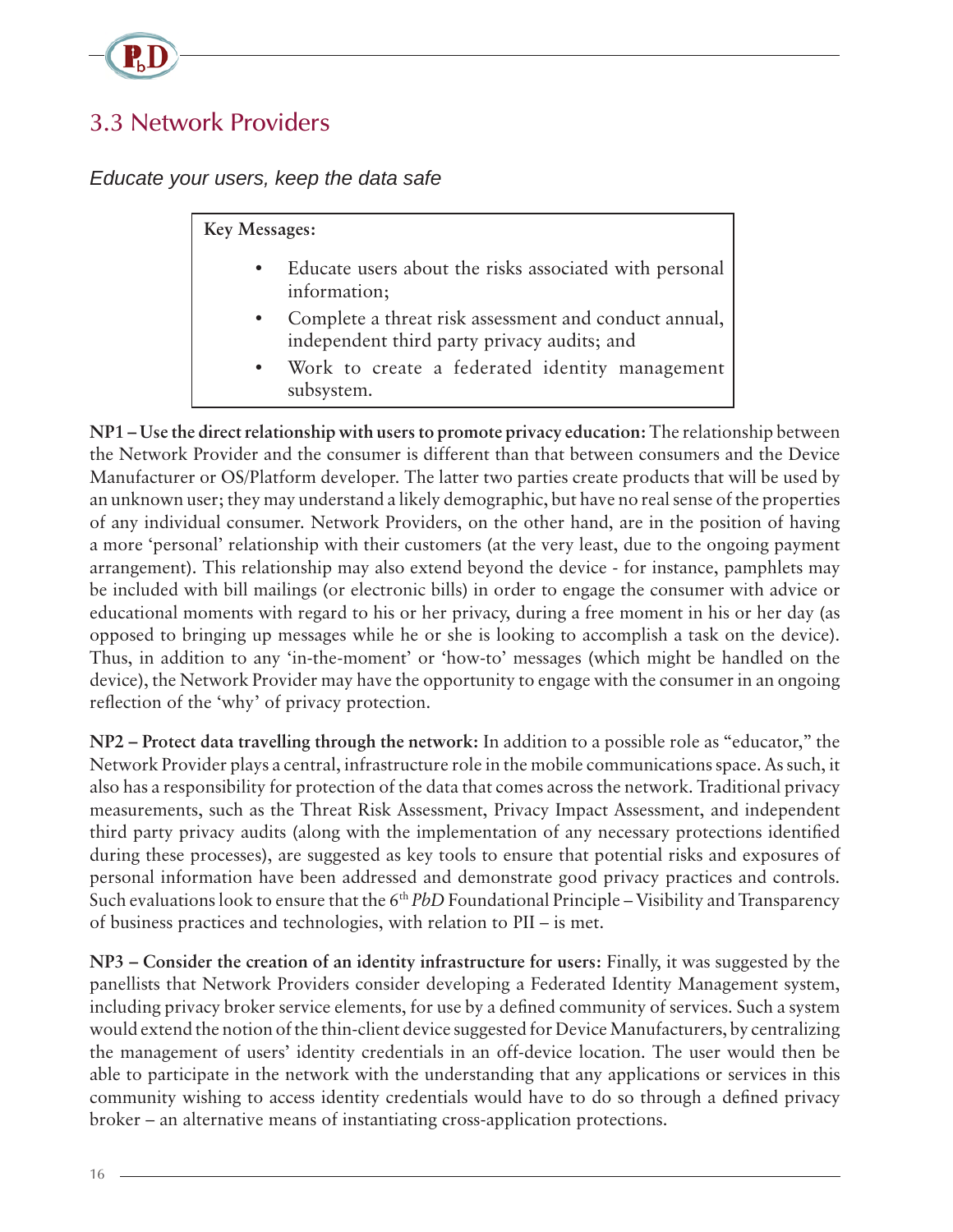### 3.4 Application Developers / Data Processors

*Integrate privacy into the development cycle, and practice data minimization techniques*

**Key Messages:**

- Practice data minimization;
- Use privacy-protective default settings; and
- Maintain user awareness, and control of, data collection and use.

**AD/DP1 – Abide by the protections of the Global Privacy Standard:** For most users of mobile technologies, there will come a point at which on-device privacy protections will not suffice to protect their data: when he or she chooses to engage with an application, and sends it, or allows it to access, his or her personal information. At this point (for many applications), data will be transferred off the device for processing – and the full range of protections offered by Fair Information Practices as contained in the Global Privacy Standard (GPS),<sup>20</sup> must be engaged by the Application Developer and/or Data Processor. Permission from the user to access data does not remove responsibility from the Application Developer (or the associated Data Processor) for its proper, and limited, handling – a fact noted by the industry panel. The panel focused, in particular, on the principles of Collection Limitation and Data Minimization – keeping the collection of personal information to that which is fair, lawful, and limited to that which is necessary to collect for specified purposes. Of course, this should be done without sacrificing the application's functionality, or user experience. The IPC has recently described this as the "Min/Max Principle" – using the minimum amount of personal information to achieve the maximum functionality – positive-sum at its best.

**AD/DP2 – Employ notice and** *informed* **consent:** When applications require (minimally necessary) personal information in order to provide a function or service, protections must be applied to that data throughout its entire lifecycle – from collection, to use/storage, to destruction. This begins with the principles of Notice and Consent. At a minimum, the user should be made aware of how PII will be used, how long it will be retained, how it will be deleted or anonymized, and when and under what circumstances it will be transferred to other data processors or service providers. Users should also be able to view, review and control personal information, when it has not been anonymized. However, the solutions proposed by the expert panel go further, suggesting that application developers work to ensure that users are able to exercise *informed* consent. At the application level, direct engagement with users allows for a number of opportunities for raising levels of user education and awareness with regard to privacy. Ideally, these will be targeted at the user who is cognizant of privacy concerns, but who may not have the time or opportunity to read lengthy policies, nor explore advanced settings in applications. As such, application developers may wish to consider quick, simple ways to engage users in the control of their data - for instance, developing and using universal privacy icons (discussed further in the next section), building parental settings into applications, or developing online games to teach children about being 'safe' on mobile devices.

<sup>20</sup> http://www.privacybydesign.ca/content/uploads/2010/06/gps.pdf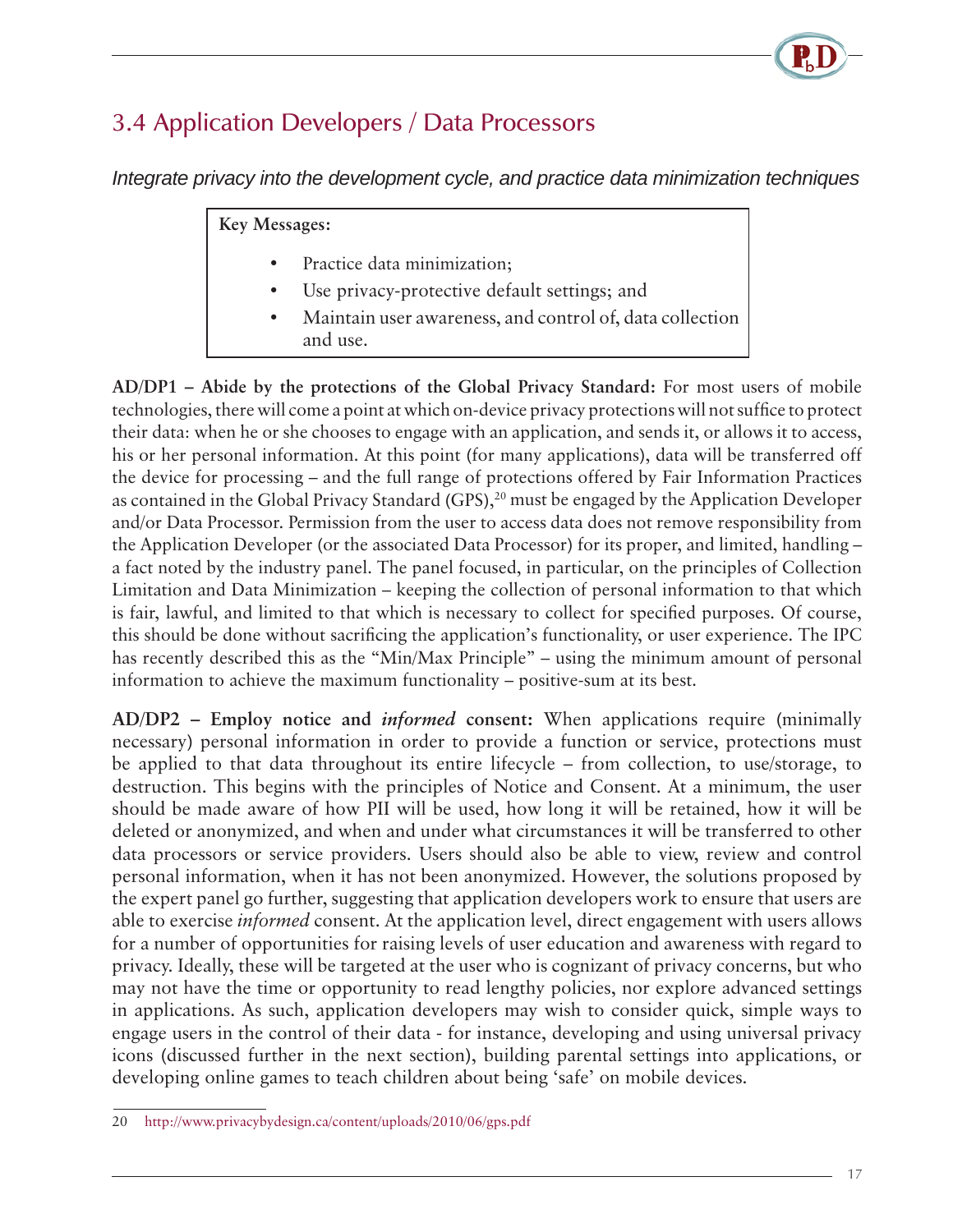

**AD/DP3 – Utilize and document appropriate security practices:** Once personal information has been collected, data processors should consider themselves to be custodians of that information, which brings with it a duty of care. Security practices should be both implemented and clearly documented to restrict access to PII to only those applications or individuals with a business need to have such access, protect it from loss, and allow users to revoke access, if needed.

**AD/DP4 – Use privacy-protective default settings:** In addition, as users are learning to safeguard their data, the initial conditions that they encounter must be privacy-protective. We know (see *PbD* Principle 2: Privacy as the Default Setting) that "the default rules" – in 80% of cases, the default setting is the condition that will prevail. User privacy can thus be greatly affected simply by designing a privacy-friendly default case. For instance, a 'push' model of data collection – in which the user chooses when and what data is distributed to applications – will always be a more privacy-friendly default option than a 'pull' model, involving automatic collection (which may be overlooked by the user). Again, this Roadmap does not seek to limit mobile functionality (we aim for a win-win scenario; see *PbD* Principle 4: Full Functionality – Positive-Sum, not Zero-Sum) – if necessary, the latter choice can be offered to the user, once he or she has been made aware of any potential risks. It is critical though, that users be given the ability to exercise control over their data.

**AD/DP5 – Ensure end-to-end protection of data:** Finally, as with the mobile devices themselves, the end-of-life condition of data collected through mobile communications must be defined (see *PbD* Principle 5: End-to-End Security – Lifecycle Protection). There are two complimentary means of doing this, as presented by the panel. First, organizations should instantiate a process by which all data held should be periodically assessed to determine the necessity of retaining each data element in consideration of the purposes for which it was collected, with destruction or anonymization occurring as necessary. This step will help inform application developers of requirements and functions related to data retention and allow data processers to be constantly mindful of their data usage and collection practices, and adjust them, when required, to obtain the maximal level of data minimization. Secondly, it is recommended (as the top solution for two separate challenges) that research be conducted into an appropriate means of tagging or otherwise embedding into data one or more expiry conditions. These conditions may include a defined use, or a specified time limit, and once the condition is met, the data would no longer be accessible to the data processor. Such a mechanism would both assist processors in their data management practices (by allowing for automatic recognition of data in need of deletion), as well as providing data subjects with an assurance that data use would be limited to that provided in the collection notice.

**AD/DP6 – Design applications with privacy in mind:** To achieve *Privacy by Design*, however, the above protections cannot be 'bolted-on' after an application is developed. Instead, privacy should be considered a core functionality, and addressed throughout the development process. In fact, the overarching theme behind *Privacy by Design* is captured in the solution ranked most important, for the only challenge rated as critical: Application Developers should "design new applications with privacy in mind right from the outset, and throughout the process and prototyping."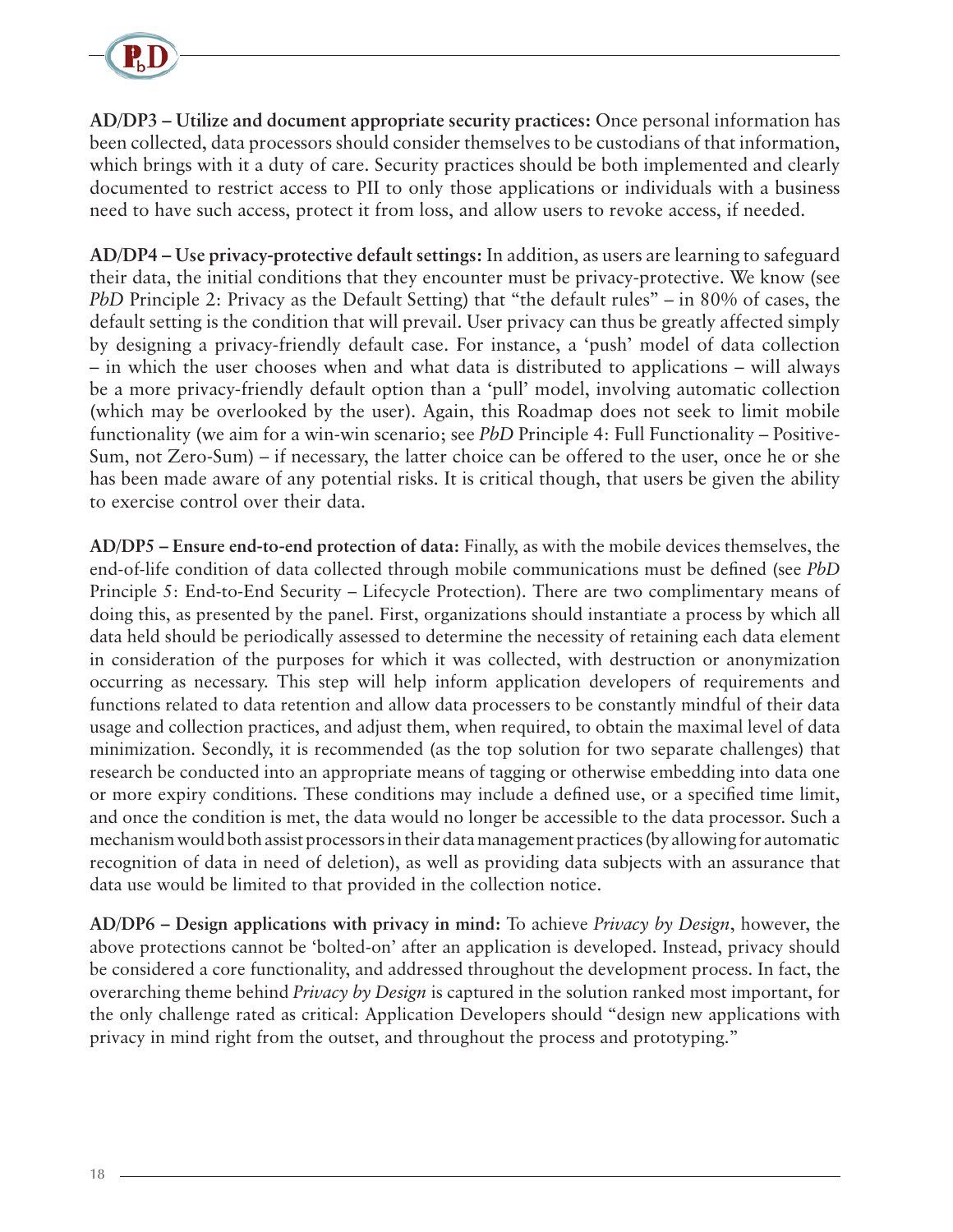

### 3.5 All Parties

*Develop standards and privacy frameworks, as well as consumer-facing privacy icons*

**Key Messages:**

- Develop universal, user-facing privacy symbols or icons that indicate how data will be collected and/or used;
- Develop/reach a consensus on industry standards or frameworks, indicating that all services meeting the standard will treat personal information in the same manner;
- Publish privacy guidelines for mobile development; and
- Treat user awareness as a marketing tool.

**AP1 – Develop privacy standards for the mobile industry:** Within any industry, one of the most effective means of ensuring that a core functionality is met at an agreed upon level is the development of standards. Achieving *Privacy by Design* in the mobile communications industry, then, will involve the development of industry-wide standards and privacy frameworks for the collection and use of data in mobile technologies and applications. This development cannot be accomplished by any single party – it requires collaboration between all involved partners, including Device Manufacturers, OS/Platform Developers, Network Providers, Application Developers, and representatives for User groups, as applicable. Already, numerous standards for security in various aspects of mobile communications either exist or are under development. To name just one example, the SEPIA (Secure Embedded Platform with Process Isolation and Anonymity) Initiative in the EU is looking to develop standards (and a certification process) for smartphones and tablets worldwide, which would build trust that mobile products can be as secure as  $PCs<sup>21</sup>$  when it comes to storing, transmitting and processing sensitive (e.g. financial/medical) information. Thus, the expert panel saw little reason that similar standards could not be developed with regard to both the on- and off-device protection, and appropriate use of personal information in mobile technologies and applications. Such standards speak to the proactive and preventative measures required by *PbD* Foundational Principle 1 (Proactive not Reactive; Preventative not Remedial).

**AP2 – Develop privacy 'seals':** Once these privacy standards are defined, then certainty may exist, from the developer, to the advertiser, to the user, that any technology or application which conforms to a standard will collect, use and/or protect data in a consistent manner. This would then allow for the creation of 'seals' which could be attached to various technologies or applications<sup>22</sup> – and lift significant burden from the user. Rather than being forced to evaluate every piece of software and hardware individually, users could define a level of privacy with which they were comfortable,

<sup>21</sup> See: http://bit.ly/gqrj9g

<sup>22</sup> The IPC, for instance, is currently growing its Privacy by Design Ambassadors program, which provides a means of labelling those groups, businesses or developers that have applied the PbD Principles within their organizations. See http://www. privacybydesign.ca/ambassadors/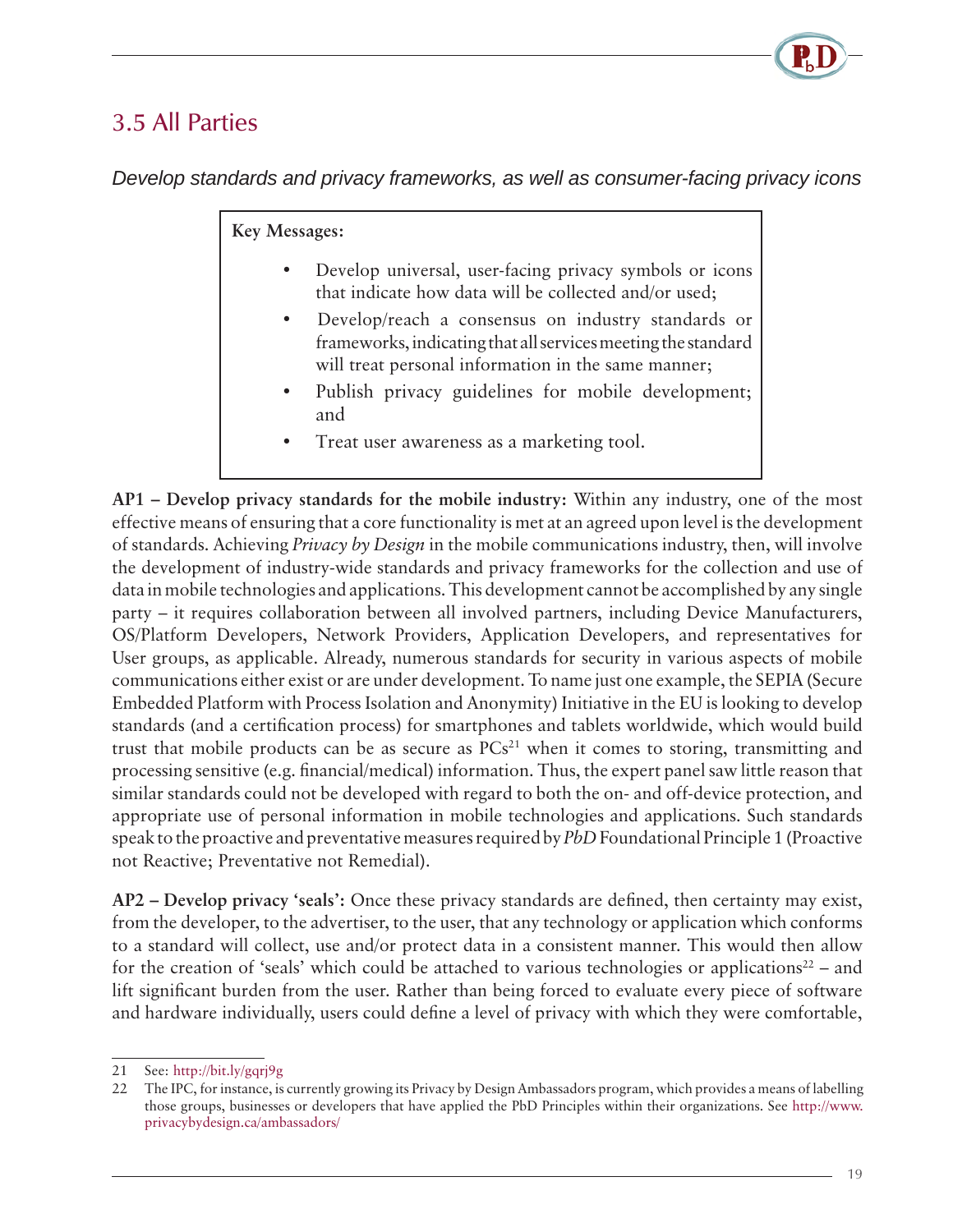

determine what standard matched that level, and look for products conforming to it. Research could also be undertaken on whether some of these comparative and evaluative functions could be automated in the form of discovery, reputation and policy matching/negotiation services.

**AP3 – Develop and utilize consumer-facing privacy icons:** In addition, joint responsibility should be shared in the development of, "a set of easily understood universal privacy symbols that are displayed when PII is collected by, used by, or transferred from the mobile device," as well as policies regarding, "when, how and the duration [for which] these symbols are to be displayed," with the goal of creating visibility and transparency for data collection, usage and disclosure practices (*PbD* Principle 6). This notion of 'at-a-glance' privacy notifications is not without precedent. In this area, the IPC received the IAPP's *Privacy Innovation Award* for its work in the field of 'Privacy Short Notices' – concise and easily understood notices informing individuals of how their personal information is being used.23 Similar efforts exist across numerous fields; the Platform for Privacy Preferences (P3P) Project, for example, was an effort to allow websites to express their privacy practices in standard, human and machine-readable formats. These practices could be interpreted by browsers or other software to provide the user with information about the site's data collection and usage policies, or automatically make decisions, when appropriate. Researchers such as Lorrie Faith Cranor at Carnegie Mellon University have also been investigating the notion of a "privacy nutrition label" for websites, which they have found improves both users' abilities to comprehend privacy policies and improves their satisfaction in engaging with the information.24

The behavioural advertising industry has also been examining the potential of a privacy icon to raise awareness of its practices and use of personal data – a process that may be worthy of examination by the mobile communications industry. Facing significant scrutiny from privacy advocates, federal regulators and customers who feel uncomfortable with their online behaviours being 'tracked' for advertising purposes, a range of parties associated with behavioural targeting have looked to develop an icon to represent, or link to, additional information about advertising practices. It is felt that greater transparency will lead to greater consumer trust – a hypothesis that is supported by a 2010 Future of Privacy Forum study that found that adding transparency and choice to targeted advertising nearly doubled the proportion of survey respondents who stated that they felt comfortable with the practice, raising it from 23% (without transparency and choice) to 40%.<sup>25</sup> The icon currently adopted is shown in Figure 2.



**Figure 2: Evidon's Advertising Option Icon, or Forward I**

<sup>23</sup> See: http://www.ipc.on.ca/english/Resources/Educational-Material/Educational-Material-Summary/?id=728

<sup>24</sup> Gage Kelley, P., Cesca, L, Bresee, J., and Cranor, L.F. (2010) Standardizing Privacy Notices: An Online Study of the Nutrition Label Approach.

<sup>25</sup> Future of Privacy Forum Online Behavioural Advertising "Icon" Study. January 25, 2010. http://futureofprivacy.org/ final\_report.pdf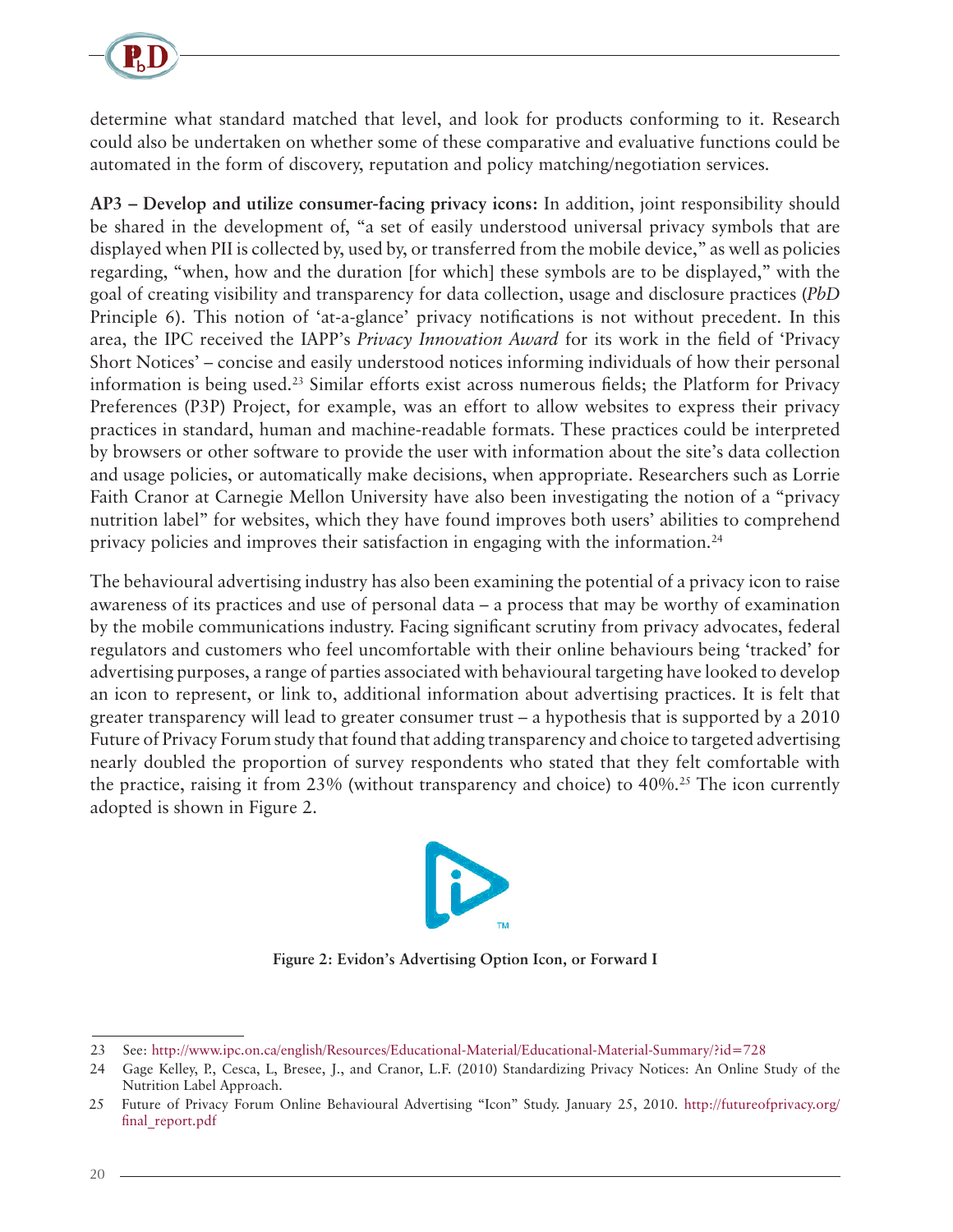

Formally called the "Advertising Option Icon,"<sup>26</sup> but colloquially known as the "Forward I," this icon is displayed in the upper-right corner of online advertisements from participating companies that are targeted based on "third party, interest-based data." Clicking the icon brings up an advertiserbranded window with additional information and links with descriptions of targeted advertising, FAQs and/or an opt-out screen for specific interest-based advertising providers.

**AP4 – Recognize that transparency, education and awareness are the keys to trust:** The key factor of the two above approaches – the short notice/privacy nutrition label, and the Forward I, is that they are able to engage the user at very precise moments in the use of their personal information: the nutrition label, prior to, or at the time of collection, and the Forward I at the time of use. Transparency in these actions, and user education and awareness, are key to trust – which, in turn, is key to a lasting and productive business relationship between a technology/service provider and the user. Security and the protection of privacy is a key business enabler – this is what we call the Privacy Payoff.<sup>27</sup>

### 3.6 Users / Consumers

*Control your data, and use the settings available to you*

**Key Messages:**

- Take responsibility for your data  $-$  don't share it blindly;
- Engage the privacy protections provided to you;
- Determine your privacy preferences, and only engage with applications and technologies that respect them; and
- Respect the privacy of others.

**U/C1 – Use the protections provided:** While users may not have a direct connection with the design and creation of their mobile technology, they do retain some level of responsibility for appropriate use and control of their data stream. As much as developers, users should be proactive and use available preventative measures (*PbD* Principle 1), as protections are only as good as their use. Where privacy-protective defaults are in place, they must remain in place to provide protections. Where advice is given with respect to potential risks, it must be heeded to be effective. Where multiple privacy 'personas', parental settings or end-of-life protections are available, they must be used.

**U/C2 – Be receptive to privacy messages from service providers or developers:** In this roadmap, Device Manufacturers, Network Providers, OS/Platform Developers and Applications Developers are instructed to give users tools to protect privacy, and to assist users in the best possible manner by turning on privacy defaults, providing privacy wizards and explanations of the risks associated

<sup>26</sup> http://www.evidon.com/solutions/overview

<sup>27</sup> Cavoukian, A. and Hamilton, T. (2002) The Privacy Payoff: How Successful Businesses Build Consumer Trust. McGraw-Hill.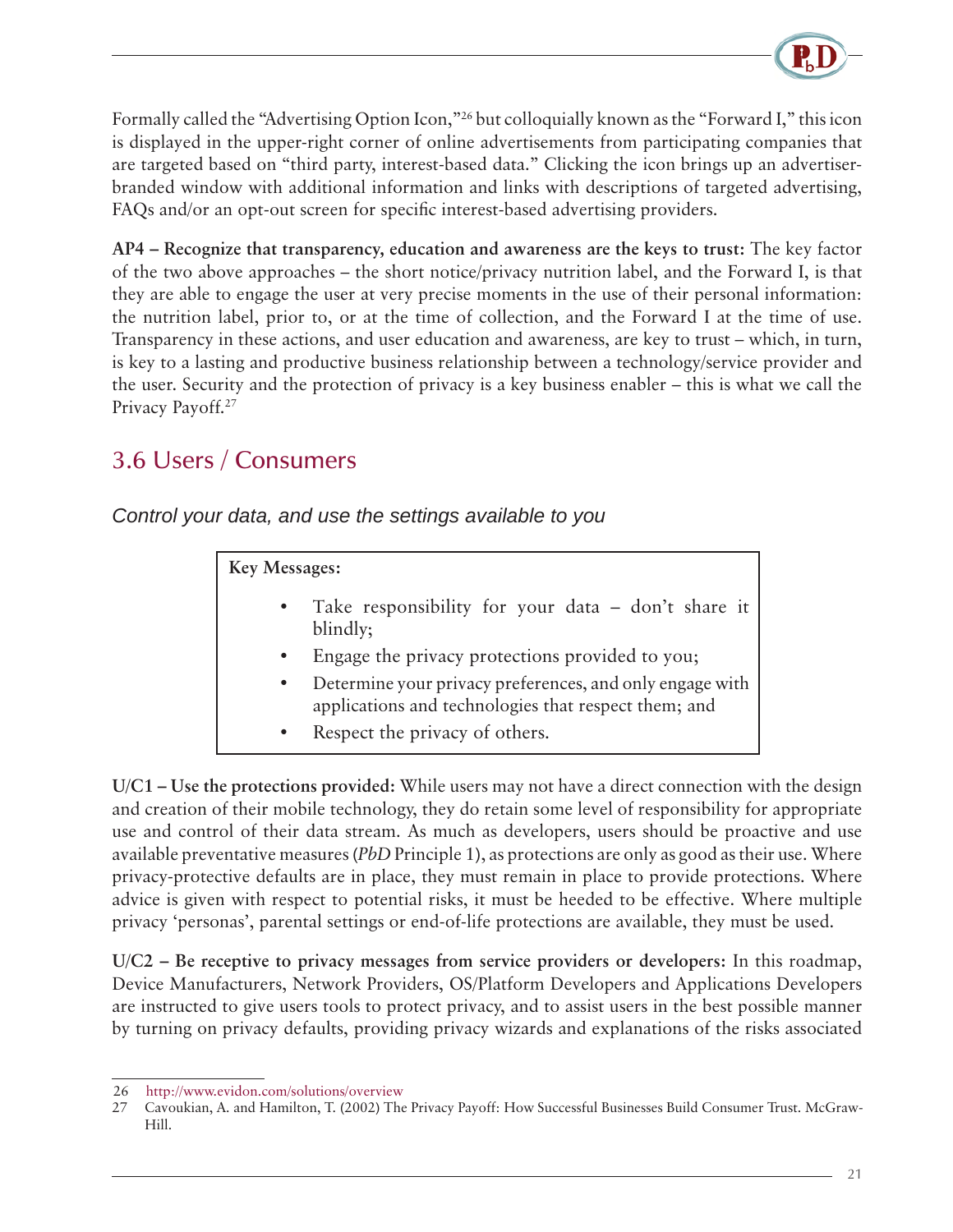

with personal information, and protecting that information upstream once it has left the user's direct control (*PbD* Principle 7: Respect the privacy of other users). Users, though, must ensure that they remain receptive to these messages, and make educated choices before changing privacy-protective defaults or releasing data to applications.<sup>28</sup> Developers and service providers are asked to return control, to the greatest extent possible, to the user – he or she must then exercise it.

# **4 Concluding Remarks**

The future of privacy will be ensured by the adoption of *Privacy by Design*. Technology is advancing far too fast for compliance with regulatory schemes alone to be sufficient – strong legislative protections are necessary for the protection of privacy, but will not be enough. Digital information, once breached, is nearly impossible to recover. Thus, it is critical that protections be built directly, not only into technologies, but into the culture of entire industries – so that groups come to recognize privacy as a core functionality, and not just a problem to be overcome.

Above, we have presented a Roadmap for *Privacy by Design* in the mobile communications industry. To conclude, a few key messages should be reinforced. First, *PbD* is a collaborative effort. All parties have a role to play – both on their own, and in partnership with other developers. If a device does not allow for a given functionality, an OS/platform does not support it, or the user does not know about it, it will not be effective. Next, *Privacy by Design* is about the **initial** conditions of a given technology. This means that users should not have to set up new privacy features – privacy-protective defaults should already be in place and built in. But it also means that to the greatest possible extent, developers (of applications or platforms) should have access to built-in, on-device privacy features or interface elements. Embedding privacy into the 'building blocks' of a technology is as critical as offering privacy in the final, user-facing device.

Finally, we must remind all groups of the *7th PbD Foundational Principle* – respect for the privacy of users, and their right to control their personal information. Keeping the system user-centric, maintaining individuals' awareness, and allowing them to exercise choices over their data, will be the key to developing enduring trust – and ensuring that the mobile communications industry, or any other, is able to thrive well into the future, with privacy embedded into their devices.

<sup>28</sup> This includes data (photos, video, location, etc.) about other individuals that may be captured by a mobile device. Respect the privacy of others, and think before you post – seek consent before uploading personal information about them. See: http://www.ipc.on.ca/images/Resources/youthonline-madrid.pdf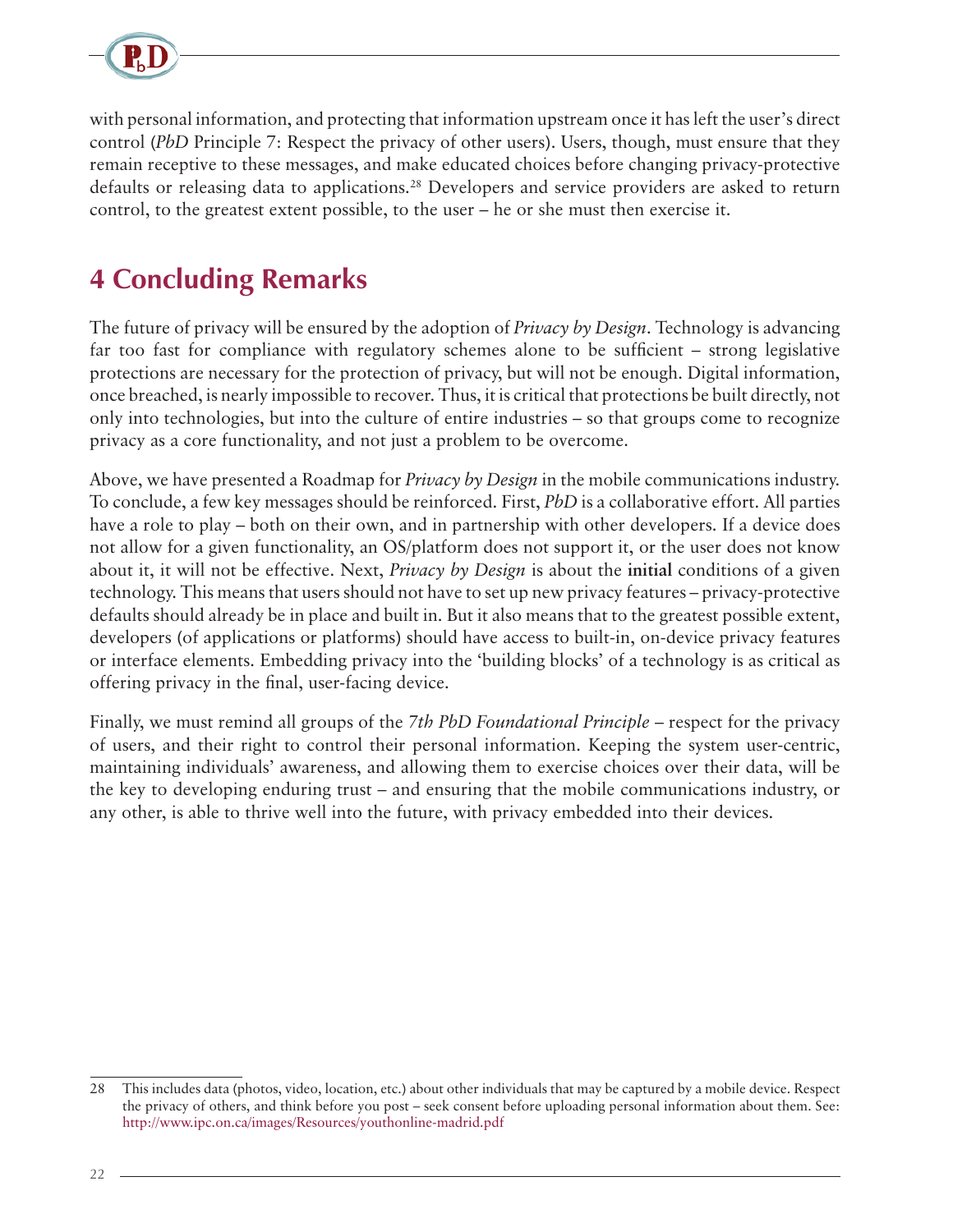# **About the Authors**

#### **Ann Cavoukian, Ph.D., Information and Privacy Commissioner of Ontario, Canada**

Dr. Ann Cavoukian is recognized as one of the leading privacy experts in the world. Noted for her seminal work on Privacy Enhancing Technologies (PETs) in 1995, her concept of *Privacy by Design* seeks to proactively embed privacy into the design specifications of information technology and accountable business practices, thereby achieving the strongest protection possible. In October, 2010, regulators from around the world gathered at the annual assembly of International Data Protection and Privacy Commissioners in Jerusalem, Israel, and unanimously passed a landmark Resolution recognizing *Privacy by Design* as an essential component of fundamental privacy protection. This was followed by the U.S. Federal Trade Commission's inclusion of *Privacy by Design* as one of its three recommended practices for protecting online privacy – a major validation of its significance.

An avowed believer in the role that technology can play in the protection of privacy, Dr. Cavoukian's leadership has seen her Office develop a number of tools and procedures to ensure that privacy is strongly protected, not only in Canada, but around the world. She has been involved in numerous international committees focused on privacy, security, technology and business, and endeavours to focus on strengthening consumer confidence and trust in emerging technology applications.

Dr. Cavoukian also serves as the Chair of the Identity, Privacy and Security Institute at the University of Toronto, Canada, and is a member of several Boards including, the *European Biometrics Forum, Future of Privacy Forum,* RIM Council, and the *Ponemon Institute.* In 2009, Dr Cavoukian was reappointed as Commissioner for an unprecedented third term.

**Marilyn Prosch, Ph.D., Associate Professor, Arizona State University, Co-Founder, ASU** *Privacy by Design* **Research Lab**

Dr. Marilyn Prosch is a faculty member at Arizona State Univeristy, teaching principally in Accounting Information Systems and Data Protection. Prior to joining the ASU faculty, she was a faculty member at Lehigh University for 10 years. She serves on the AICPA/CICA Privacy Task Force which developed GAPP (Generally Accepted Privacy Principles). Her areas of interest include internal controls, accounting information systems, and data protection. Dr. Prosch holds the CIPP (Certified Information Privacy Professional) certification. She has met with, or spoken to, the U.S. Department of Commerce, U.S. Federal Trade Commission, National Association of Secretaries of State, and the Arizona Auditor General's Office on the subject of GAPP, as well as conducted various research studies on privacy breaches and GAPP.